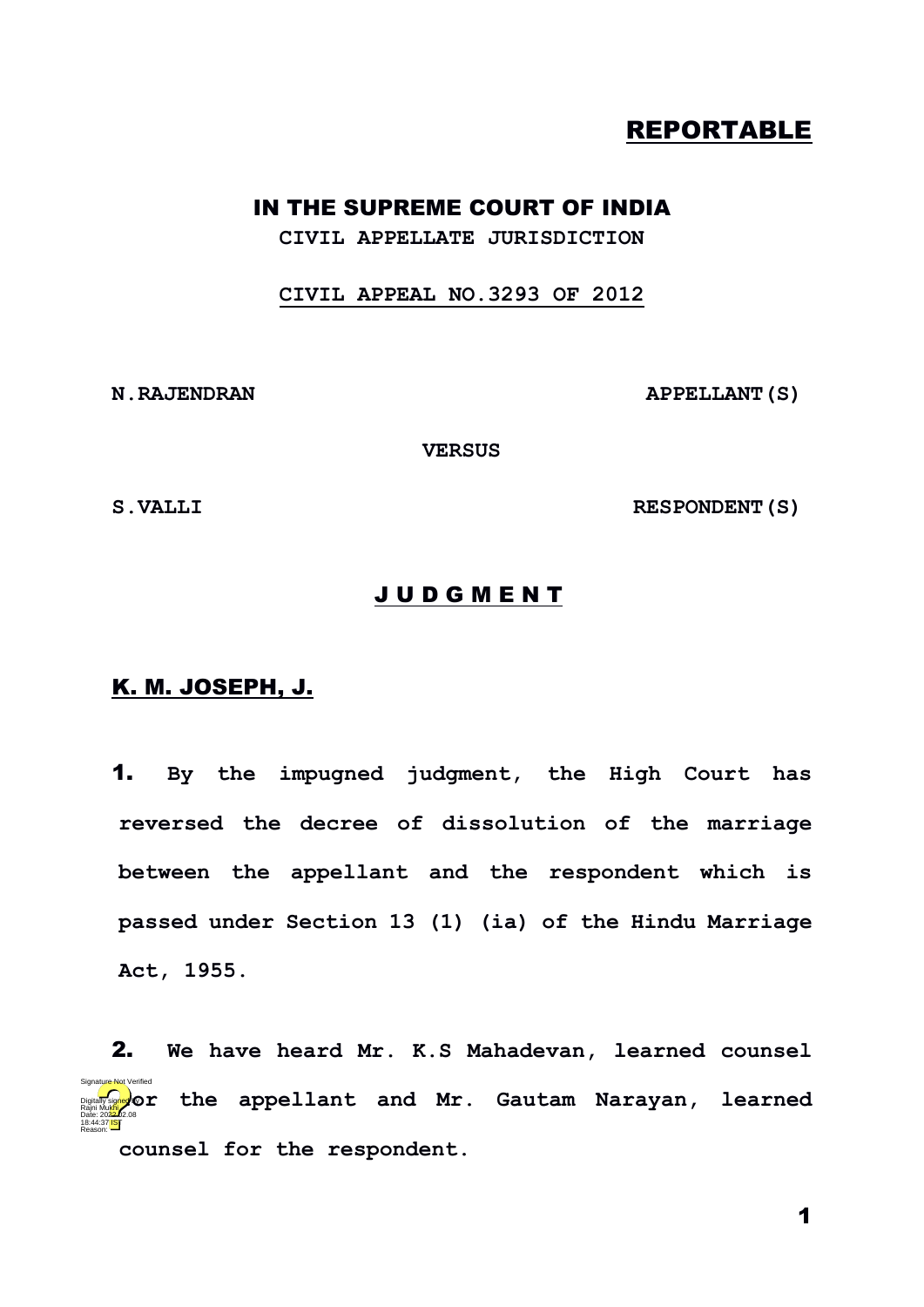3. **The appellant and the respondent were married as per the Hindu rites and customs on 29.08.1999. According to the appellant, there were certain differences between his sister and the respondent's brother, who were married to each other, which led to the appellant's sister returning to her parental house. Further, the case of the appellant is that the respondent left the appellant on 18.01.2000 and returned to her parental home. She did not return home. She stood accused of cruelty and accordingly, the divorce petition was filed on 05.03.2001 seeking dissolution. The Family Court allowed the petition by its decree dated 23.07.2004. An appeal was carried by the respondent before the Madras High Court under Section 19 of the Family Courts Act, 1984 and it was filed on 09.09.2004. According to the appellant, since the period for filing an appeal by the respondent had expired, he re-married on 31.10.2004 on the strength of the decree of dissolution dated 23.07.2004. He was served with the notice in the matter in May, 2005. Respondent, in fact, filed a petition seeking restitution of conjugal rights under Section 9 of the**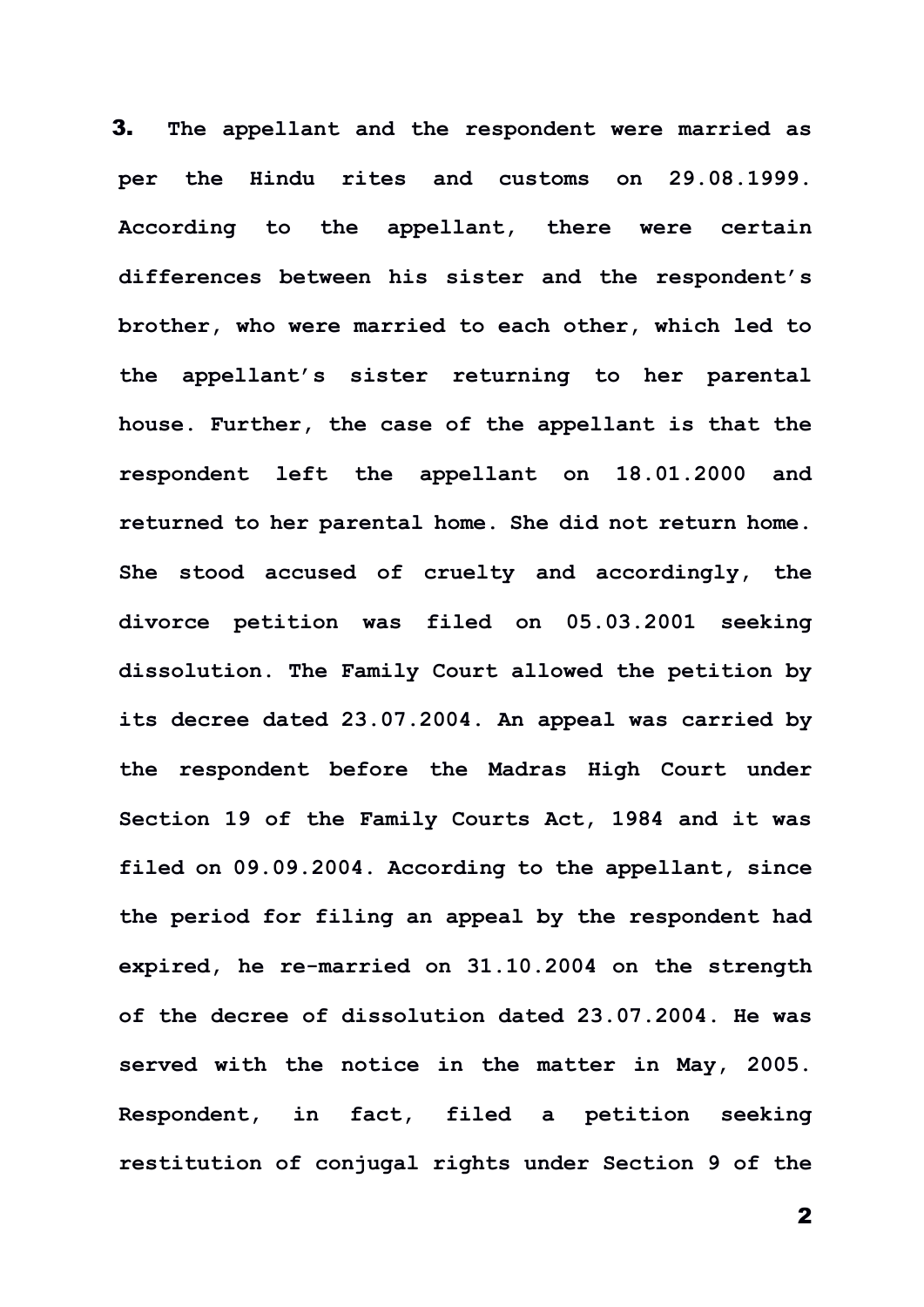**Hindu Marriage Act on 27.12.2004 and the same is still pending.**

4. **The learned counsel for the appellant, Mr. K.S Mahadevan, would submit that the High Court has clearly erred in reversing the judgment of the Family Court. He would submit that this is a case of matrimonial cruelty practised by the respondent. The Trial Court has after considering the evidence rendered a finding to justify the grant of dissolution of the marriage. It is pointed out that there was a strained relationship between the respondent and the appellant's sister. It must be noticed here that the appellant's sister was married to the brother of the respondent on 24.05.1999, prior to the marriage between the appellant and the respondent on 29.08.1999. It is pointed out that on the evidence, finding was rendered by the trial court that strain between the respondent and the appellant's sister had a telling effect on the relationship between the appellant and the respondent. The learned counsel for the appellant contended that the respondent would**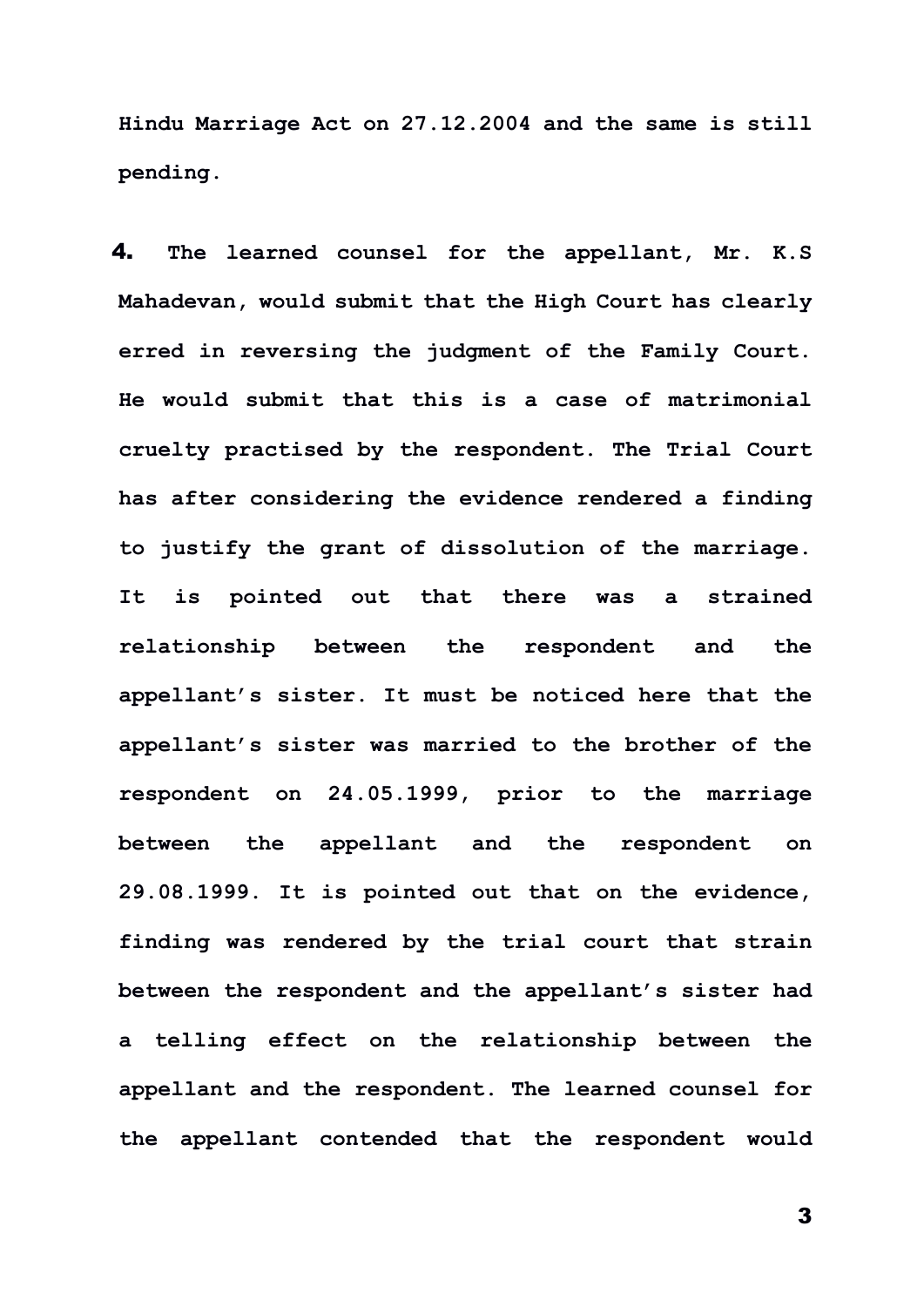**threaten to commit suicide. What is more, the learned counsel for the appellant would further contend that though the appellant requested the respondent to come back. But she refused, stating that in view of the fact that she had gone to deliver a child, she needed more time. She had requested for five months. In fact, the father of the respondent passed away on 03.02.2001. It is further contended that the attitude of the respondent is reflected by the admitted fact that the respondent did not file any petition seeking restitution of conjugal rights. If she was genuinely interested in coming back and staying with the appellant, she would have done that. It is pointed out further that the findings rendered by the High Court about there not being any strained relationship between the respondent and her sister-in-law is unsustainable. He pointed out the contradictions in the impugned judgment in this regard. He would contrast the finding that there was no such strain with the finding that there was a strained relationship between the families. The respondent was never willing to live with the appellant. The finding of the High Court that**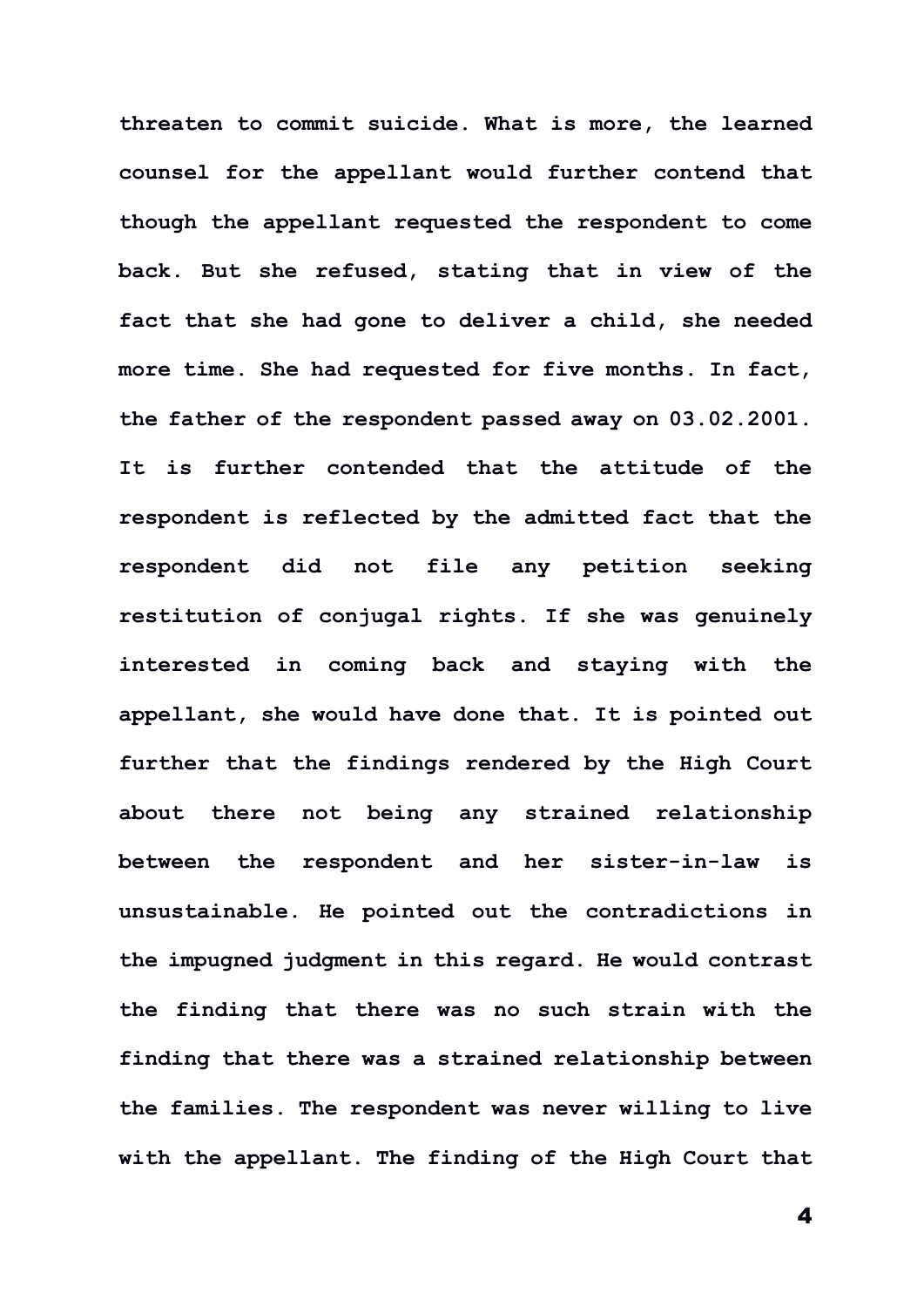**the respondent was always ready and willing to rejoin is criticized as being unsustainable on facts. It is pointed out in this regard that the intention to return was not reflected in the pleadings, and it finds expression for the first time in the evidence of the respondent only.** 

5. **It is further contended that the finding of the High Court about the effect of the respondent taking with her all jewels and belongings, which was a fact relied on by the Family Court to find that the respondent was not interested in living with the appellant, cannot be sustained on the ground that it is speculative and the finding of the High Court is bereft of any evidence in support thereof. Two views being possible, it is contended the High Court should not have reversed the view of the Trial Court. It is further contended that the appellant and the respondent have been living separately since 18.01.2000. 22 Years have passed away. A long and continuous separation, the marriage is as of today only a legal fiction. It is a tie beyond repair, the entire**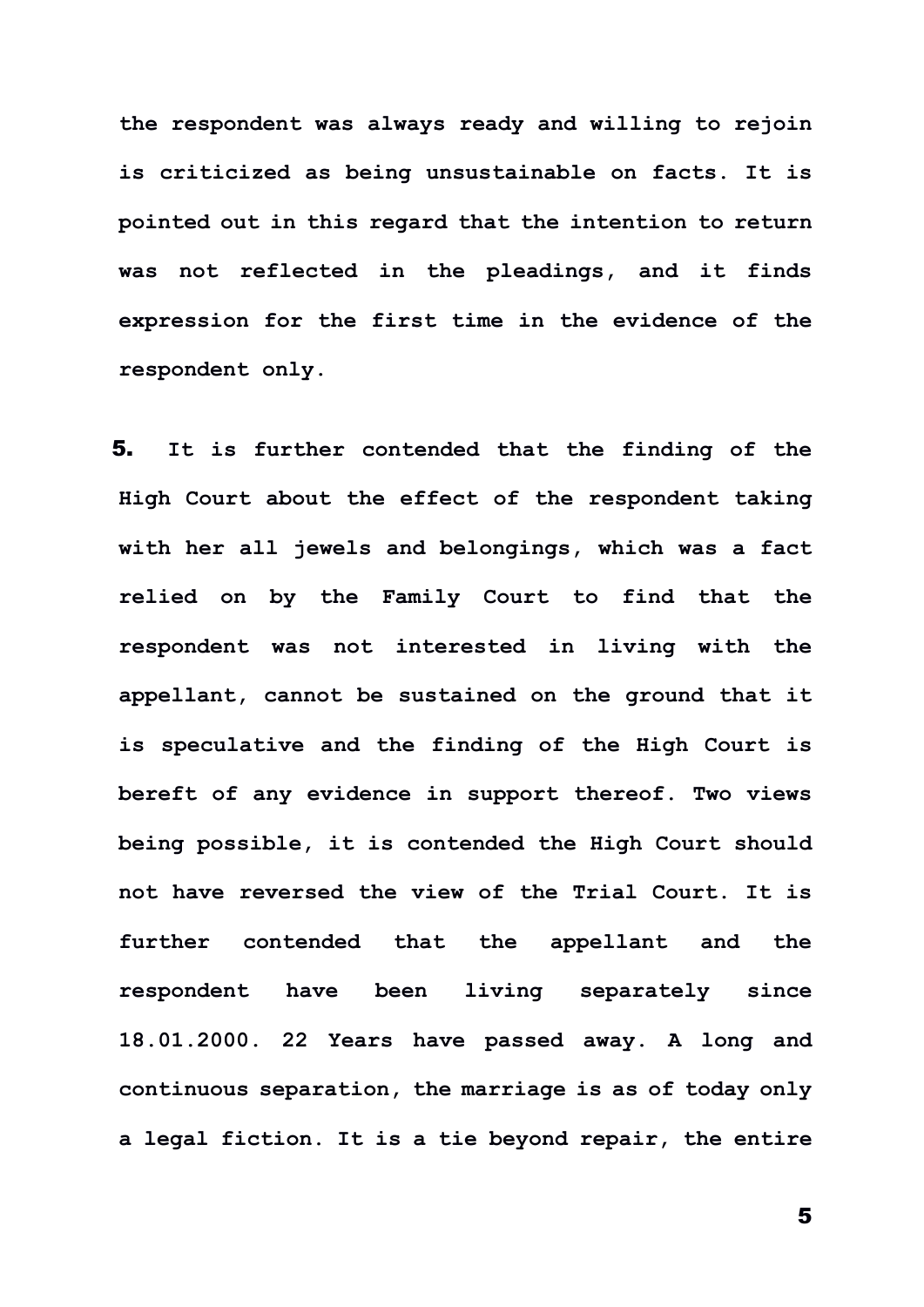**substratum having evaporated. The sanctity of the marriage is lost. It is, therefore, contended that the judgment of the High Court must be overturned. Next, it is contended that the appeal filed by the respondent under Section 19 was clearly beyond time. It is pointed out that when the High Court has rejected the contention that the period of 90 days is available to appeal the decree, it has erred in finding that the appeal was filed within time on the wings of the provisions of Section 12 of the Limitation Act.**

**Learned counsel would contend that the finding is in the teeth of Section 29 (3) of the Limitation Act. He further pointed out that Section 19 of the Family Courts Act is a code in itself and it is evident from Section 20 which declares that Section 20 will have effect notwithstanding anything inconsistent with any other law. He would further contend, in this regard, most pertinently that Section 19 (1) contemplates that the provisions of the Code of Civil Procedure will not stand in the way of the overwhelming operation of Section 19 of the Family Courts Act. In other words, he contends that in a case which falls under the Code**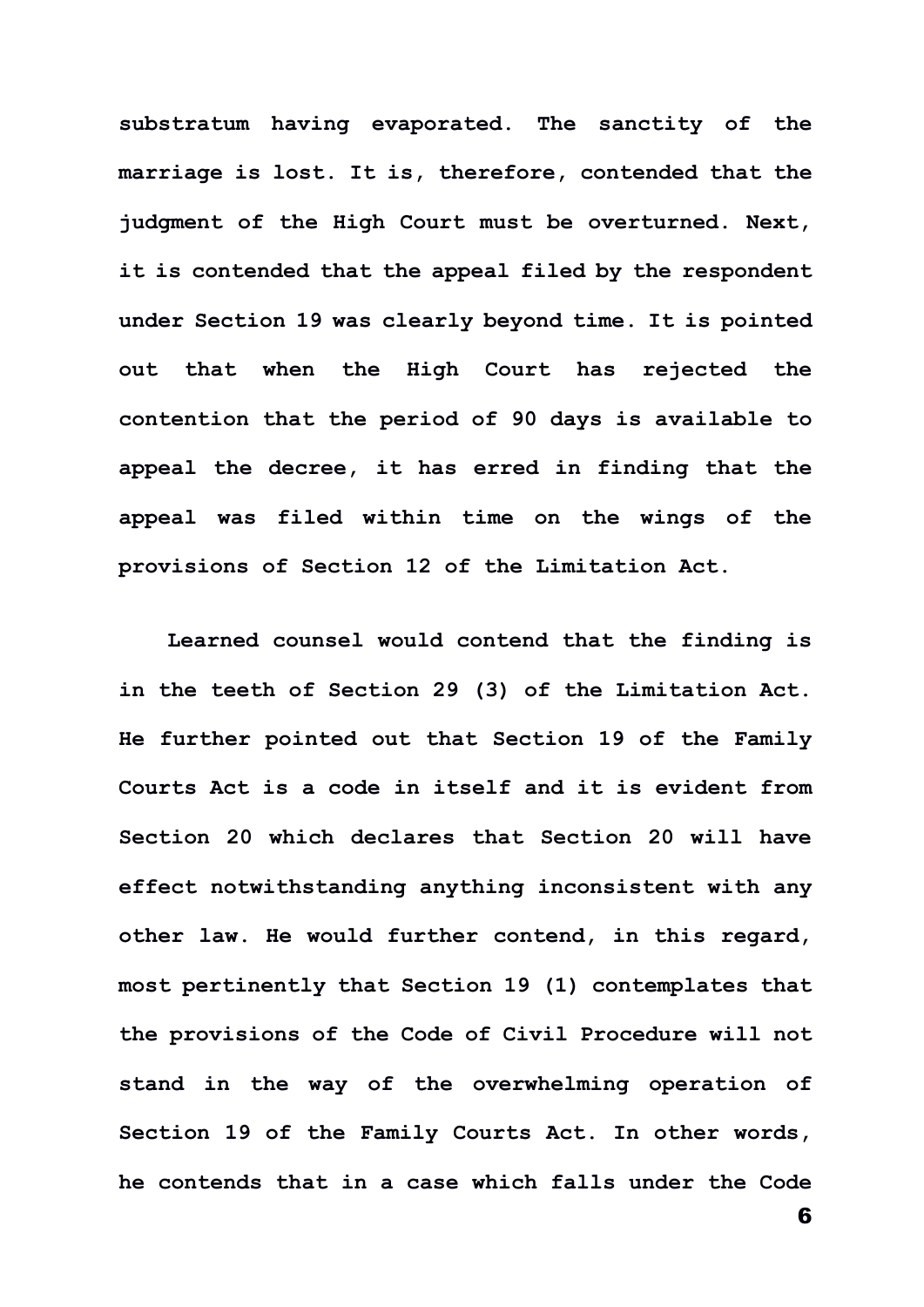**of Civil Procedure, it is mandatory that an appeal should be accompanied by a certified copy but when Section 19(1) is properly appreciated, this requirement must be treated as having been taken away. Equally, he dwells upon Section 19(1) to contend that the provisions of the Family Courts Act will have effect notwithstanding anything which is contrary to any other law. Thus, the period of 30 days in Section 19 must be adhered to by the prospective appellant. Hence, the appellant is not entitled to exclude any period with the aid of the Limitation Act. He would contend that the High Court has wrongly relied upon Section 29(2) of the Limitation Act. This being a law relating to marriage and divorce, it fell squarely within the four walls of Section 29(3). In this regard, he would contend that while an appeal before the High Court under Section 19 is not a suit, it would certainly be a proceeding within the meaning of Section 29(3). He would submit that the judgment of this Court reported in** *Lata Kamat v. Vilas<sup>1</sup>***, etc. was a matter which fell to be considered under Section 28 of the**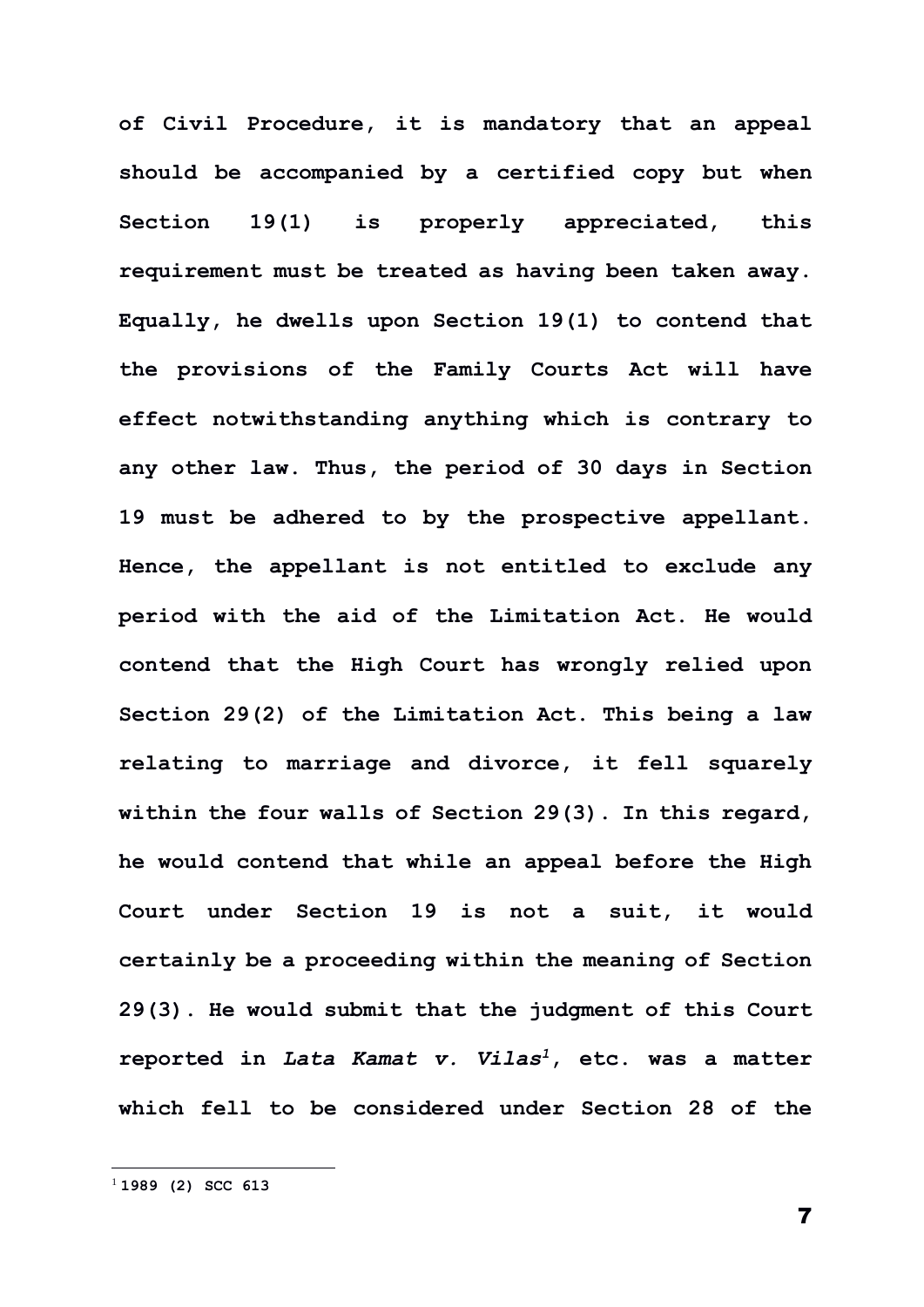**Hindu Marriage Act. Having regard to the pronounced differences in the provisions of the Family Courts Act, in particular, Sections 19 and 20, the word 'proceeding' in Section 29(3) would embrace an appeal which is carried under Section 19. He would next contend that under Section 15 of the Hindu Marriage Act, the appeal must be presented in time. The word "presented" according to Mr. K.S Mahadevan, Ld. Counsel, cannot be allowed to be interpreted in a pedantic manner and it should not be understood as the mere pushing of an appeal into the files of the Court. In other words, an appeal will be treated as "presented" within the meaning of Section 15 only when it is not only filed but further moved and brought up before the Court on the judicial side. Though the appeal was filed on 09.09.2004, it is pointed out that the application for stay of decree was signed as early as on 30.08.2004. The appeal was kept ready and it was not filed immediately deliberately. The moment, the respondent came to know that the appellant got remarried on 30.01.2004, she moved an application for stay on 01.11.2004. Therefore, she deliberately wanted**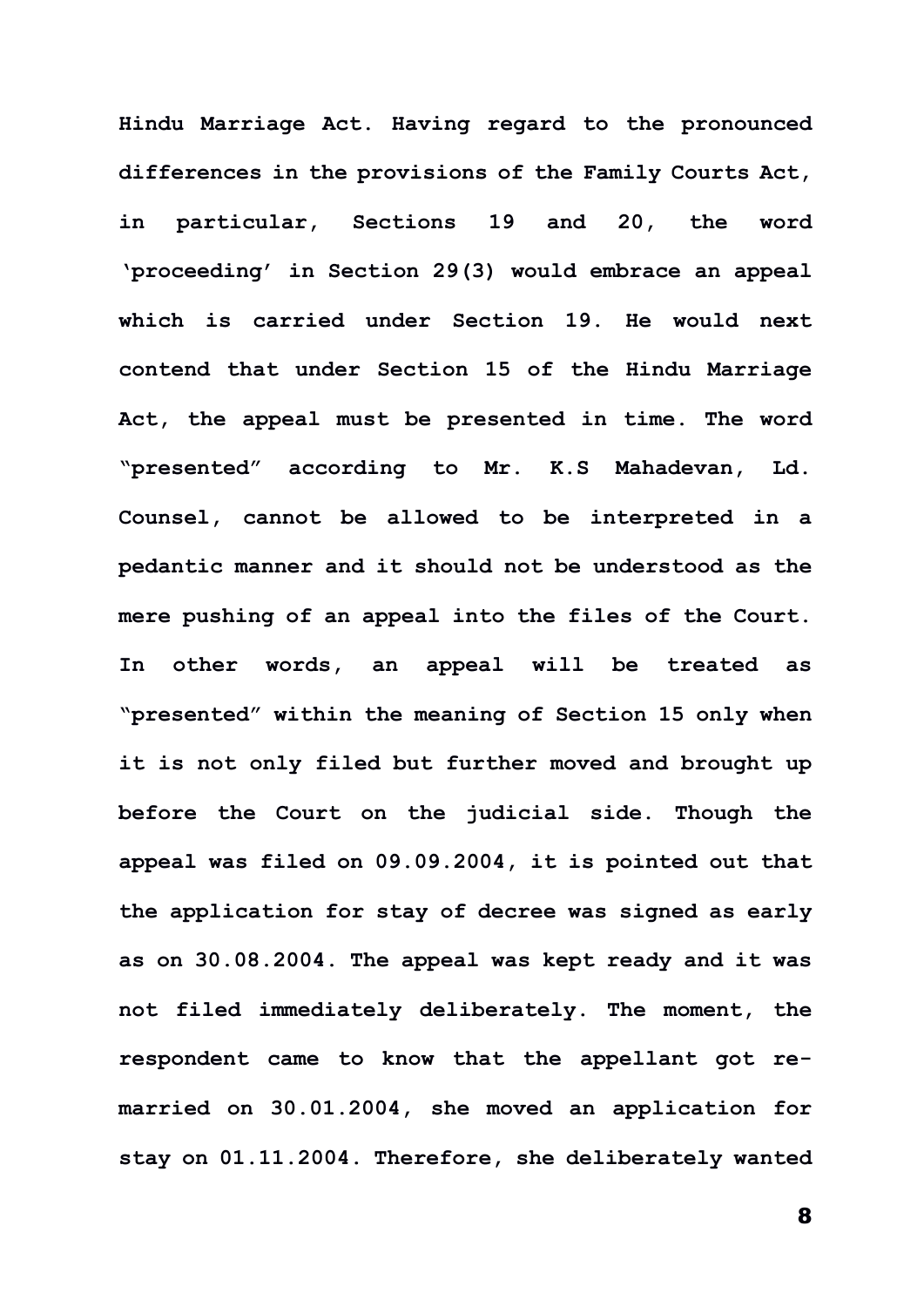**to know whether the appellant would re-marry. Thereafter, she moved the application for stay on 18.11.2004, and obtained the stay on the said date. Therefore, it is contended that it is impossible to determine as to when a party who suffers a decree is likely to file an appeal. It is the conduct of the respondent which is harped upon to contend that she may not be granted any relief.**

6. **Per contra, Shri Gautam Narayan, learned counsel for the respondent would point out that no case whatsoever was made out at any point of time for the appellant to seek a dissolution of marriage. After the marriage, finding that, she was pregnant, and as is natural, she went to her parental house. The pregnancy was not a smooth affair. It was actually complicated. Her father passed away. Circumstances beyond her control constrained her to stay at her parental house and it has nothing to do with lack of inclination on the part of the respondent to fulfill her obligations under the marital tie. It is pointed out that the allegations which found favour with the Family Court**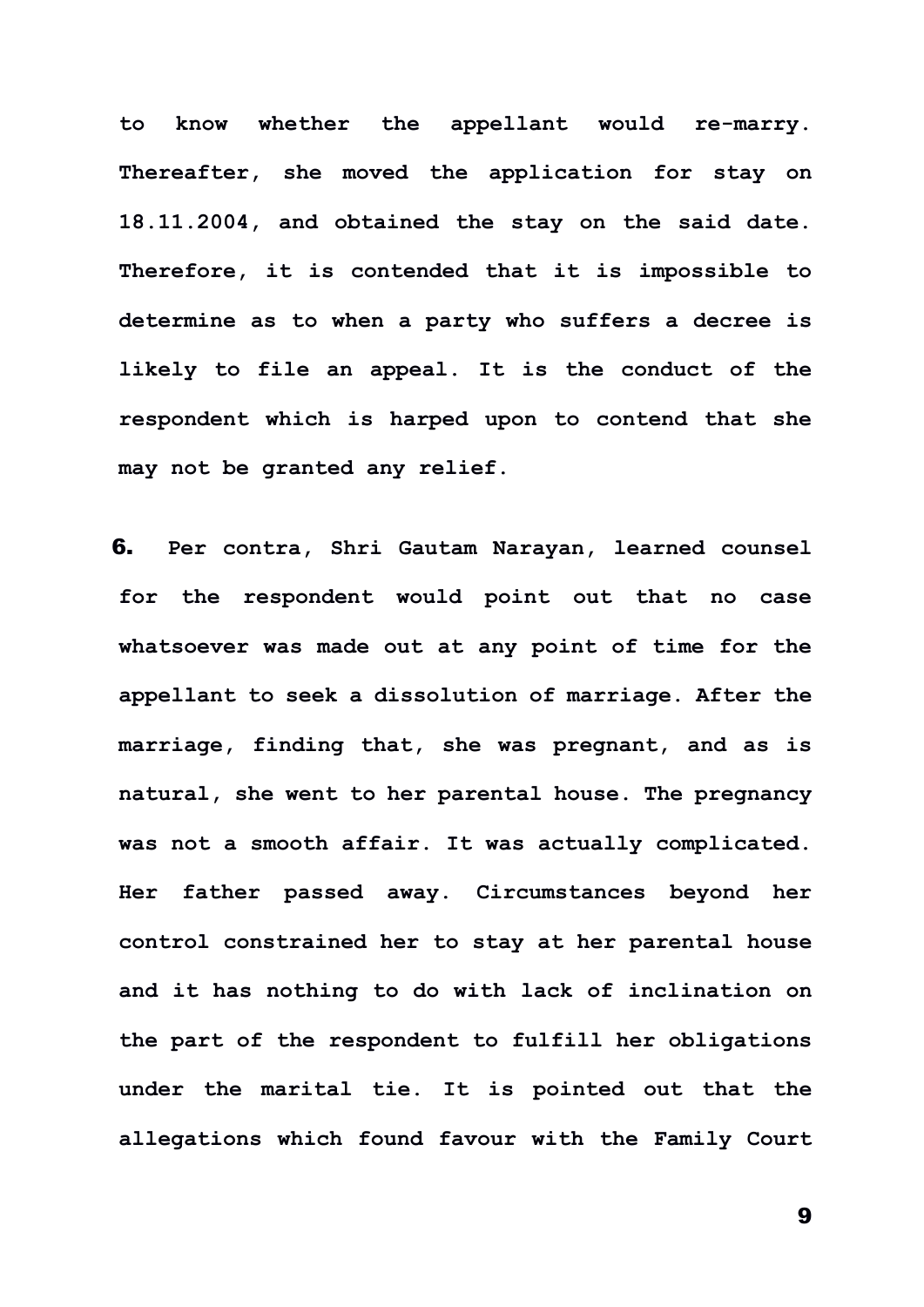**are clearly not of a standard, which would attract the ground of cruelty contemplated by the law giver. No ground whatsoever existed for the Family Court to grant a decree of dissolution. It is pointed out that the High Court has exhaustively discussed the matter with reference to the circumstances and has correctly come to the conclusion that there is no cruelty at all. The respondent is entirely blameless. She is a teacher. There is a son in the marriage. It is pointed out that the appellant has not at all taken any interest in his own son. He would point out as far as the question relating to the applicability of Section 29(3) of the Limitation Act is concerned, Section 19 of the Family Courts Act is a special provision within the meaning of Section 29(2) and it is, therefore, Section 29(2) which would apply. He would point out that word 'proceeding' in Section 29(3) must be confined to proceedings akin to a suit, which means that original proceedings brought by the parties and not an appeal carried in the matter.**

7. **He also would contend that there is no merit at**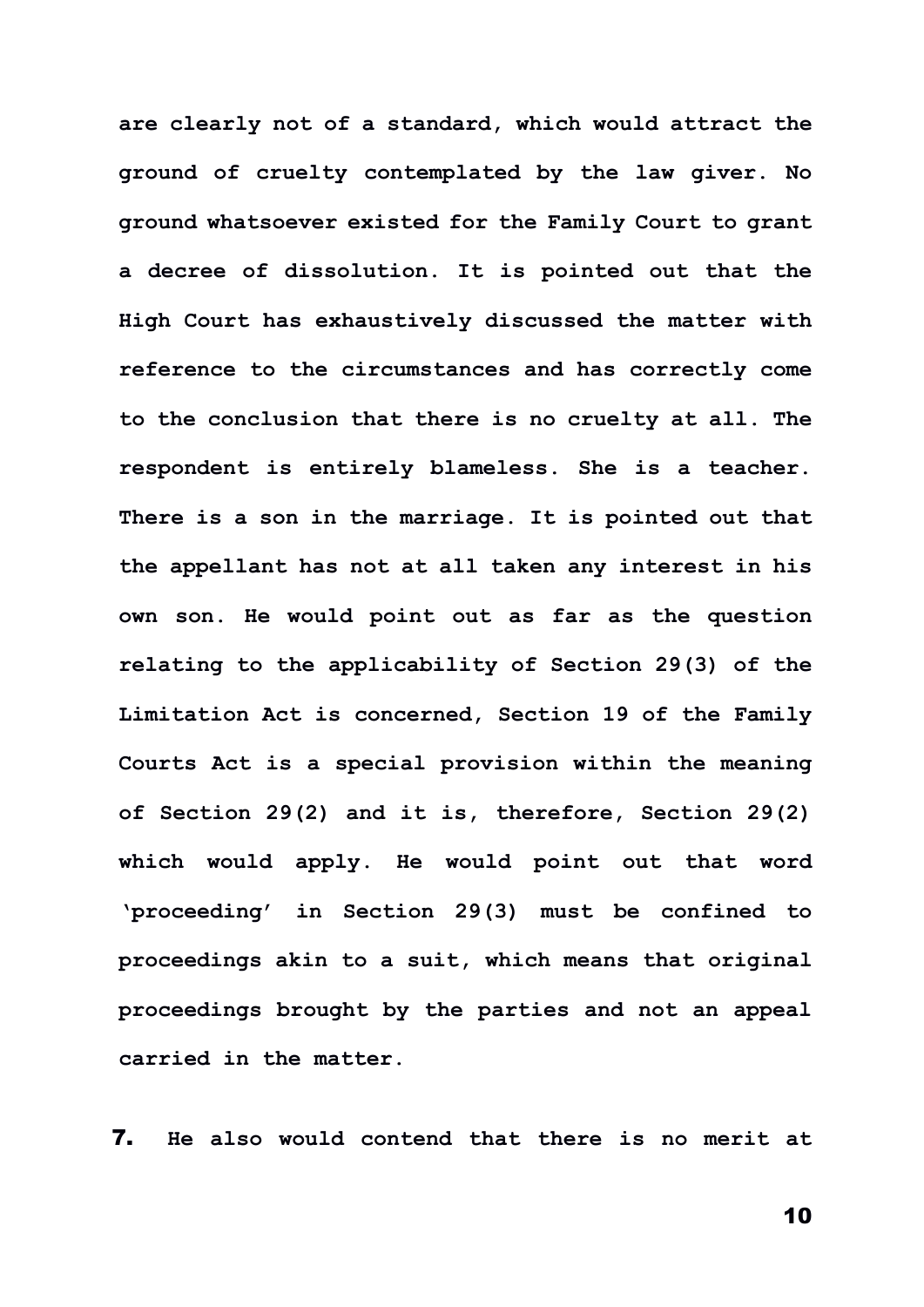**all in the contention about the interpretation sought to be placed on the word "presented" in Section 15 of the Hindu Marriage Act. He would further point out that the Court may notice the facts and the plight of the respondent, who is blameless but for the unholy haste with which her husband, has rushed into a marriage.**

8. **As far as the contention of the learned counsel for the appellant that the High Court erred in the matter of reversing the decree of the Family Court is concerned, we are of the view that there is absolutely no merit in the contention. Undoubtedly, to describe the marriage as short-lived will not extricate the appellant from the rightful share of blame that falls on his shoulders. The marriage took place on 29.09.1999. Having become pregnant, the respondent left for her matrimonial home on 18.01.2000. The child was born on 29.08.2000. The father of the respondent died in February, 2001.**

9. **The haste with which the appellant has instituted proceedings is clearly made out by the fact that the**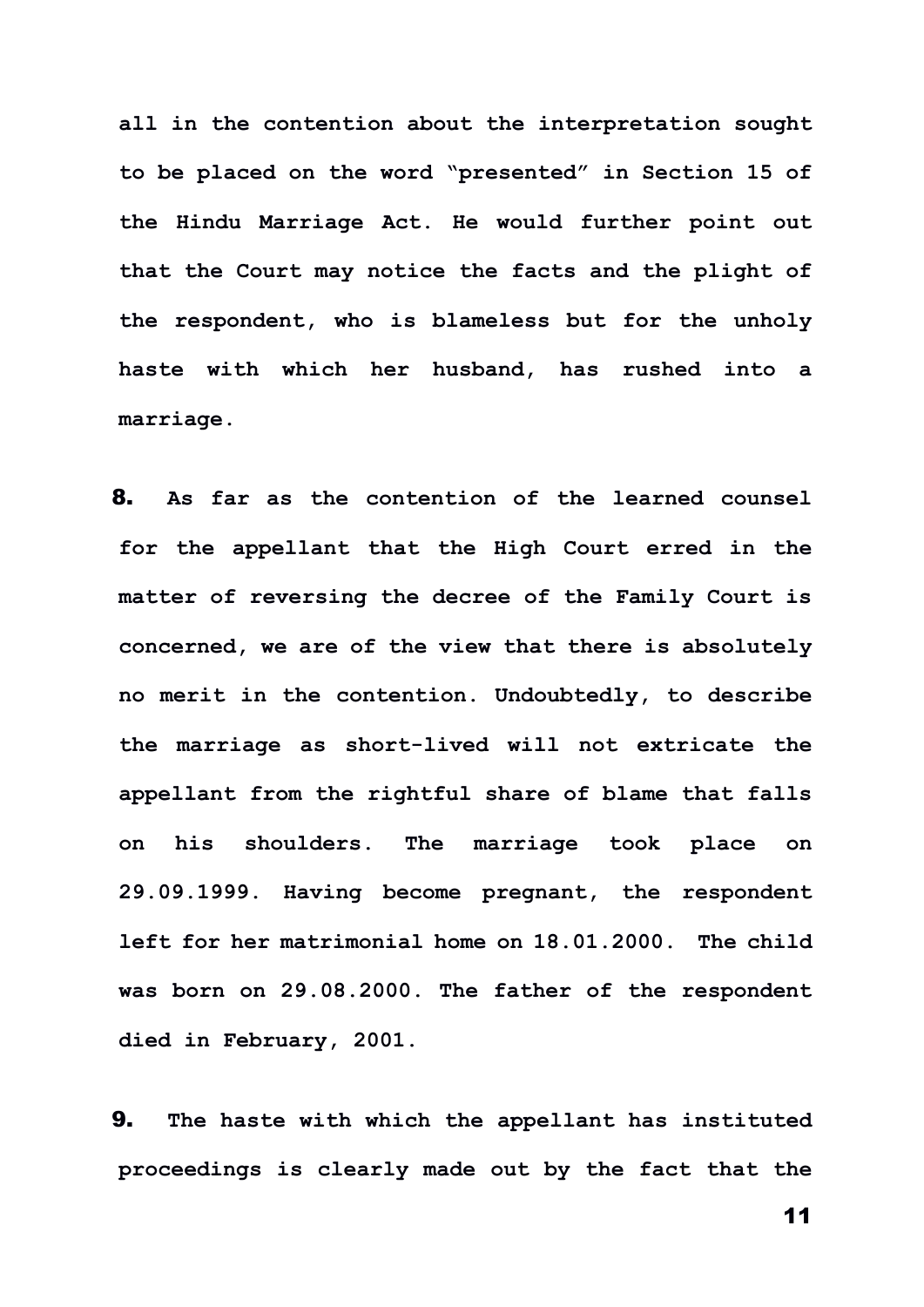**appellant moved the petition before the Family Court on 05.03.2001. In other words, the petition is filed within a period of less than two years of the date of marriage. Cruelty, undoubtedly, can consist of physical as also mental cruelty. It is a matter to be decided on the facts of each case. But we are of the clear view that by any yardstick the case sought to be made by the appellant was without any basis. The evidence in this case consisted of the oral testimony of the appellant PW-1, and the oral testimony of the respondent is RW-1. Apart from that, exhibits A-1 & A-2, as such do not throw any light on the cruelty alleged against the respondent. The High Court has clearly found that there was no basis at all in the allegation of cruelty, which even as reiterated before us, consists in the so-called strained relationship between the respondent and the appellant's sister. The High Court rightly noted that having regard to the date of the marriage of the appellant's sister, which is prior to the appellant's marriage, it cannot be a case where there was a strain between them, as in such a case, the marriage between the respondent and the**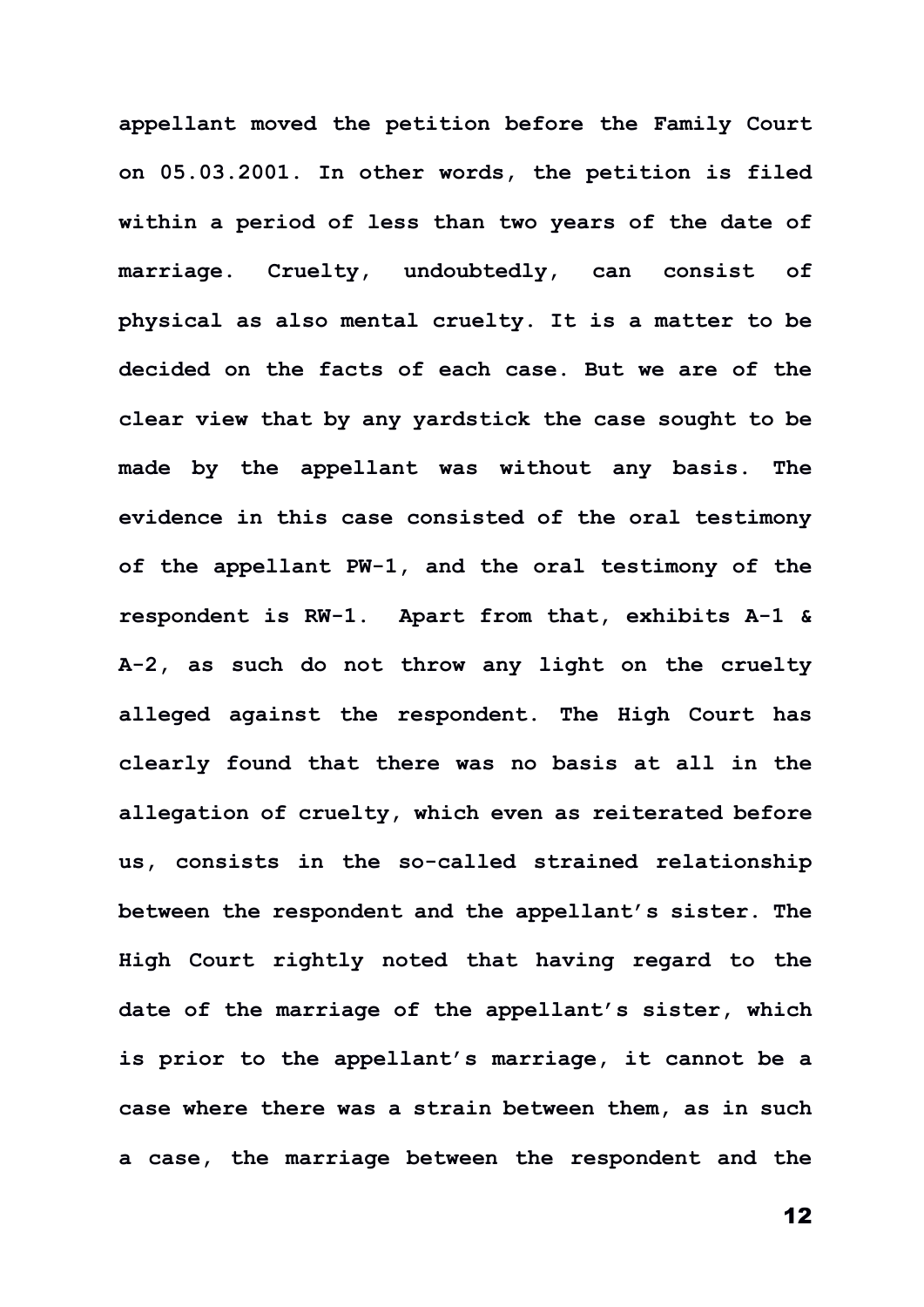**appellant would not have taken place, in the first place. Making up the case of a strained relationship between the appellant and the respondent as a ground of cruelty is beyond our comprehension. To our query to the learned counsel for the appellant as to whether there are any other circumstances or instances of cruelty, learned counsel of appellant apart from pointing out to the threat to commit suicide and refusal to come back, was unable to point out any other specific instance of cruelty. As regards, the respondent not coming back, it is quite clear that respondent being pregnant, she had to go to her parental house. This was but natural. The pregnancy was not a smooth one as pointed out. If the wife decided to stay for some more time in her own parent's house, after the delivery of the child, it is beyond our comprehension as to how such a case could have been brought before the Court, and more importantly without even waiting for a reasonable period of time. The appellant was not even keeping in mind the fact that had fathered a child, rushes to the Court and files the petition seeking divorce. We cannot be**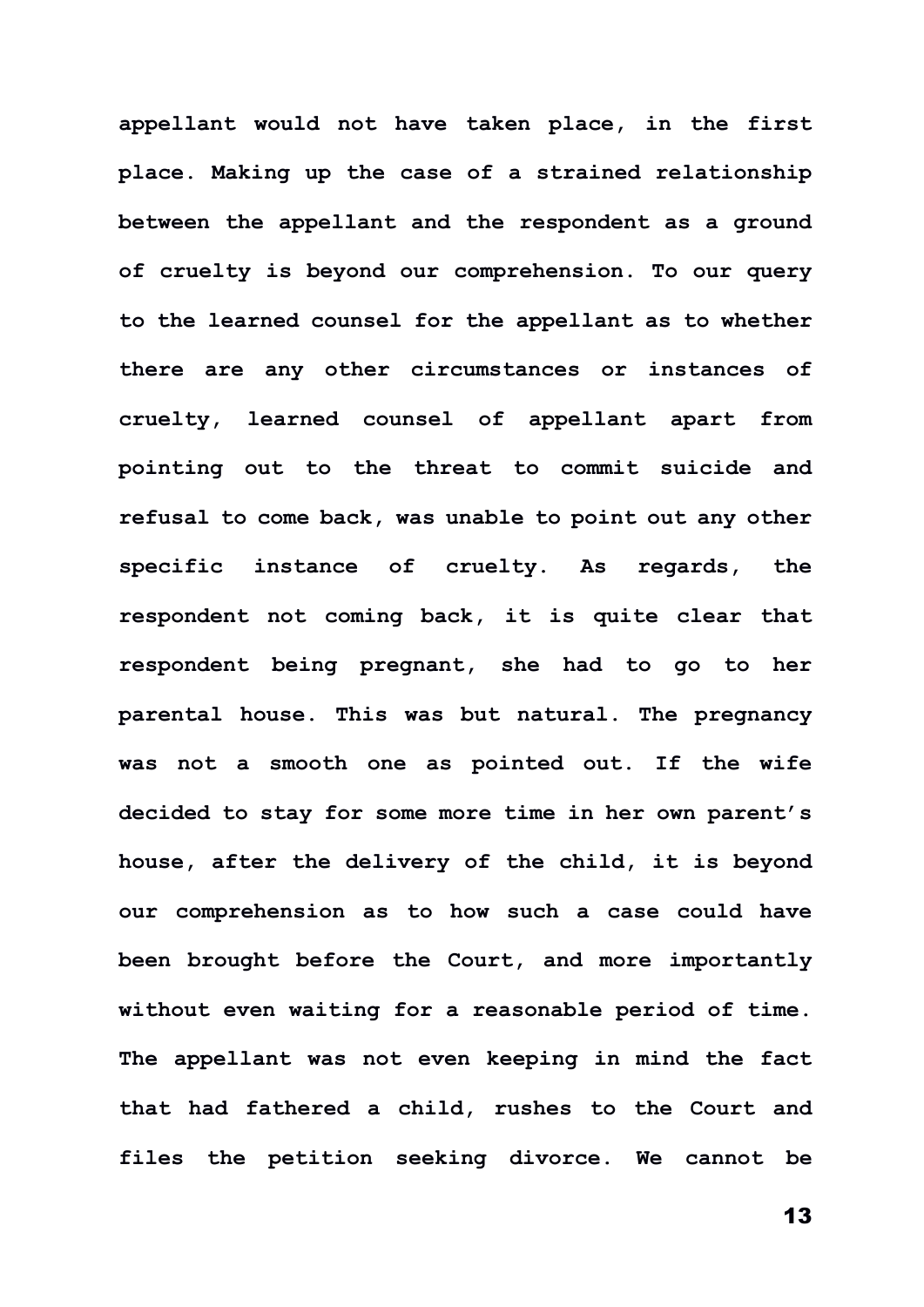**oblivious to the death of the father of the respondent on 03.02.2001. Keeping in view these facts, we do not see any ground being made out by the appellant for interfering with the findings that there is no cruelty made out by the appellant on the part of the respondent. The learned counsel for the respondent points out that there is no evidence for the alleged threat to commit suicide and we do not think that there is any material produced which can be believed apart from what can we describe as normal wear and tear, which is normal to most marriages, if not all. There is nothing which is made out to justify a decree of dissolution of marriage on the ground of cruelty by the respondent.**

10. **The next argument advanced by the appellant that having regard to the provisions of Section 15 and the appellant having re-married on 31.10.2004, the matter must be considered and disposed of in the light of the second marriage which is entirely lawful. The appeal was filed on 09.09.2004, which is beyond the period of 30 days stipulated in Section 19 of the Family Courts**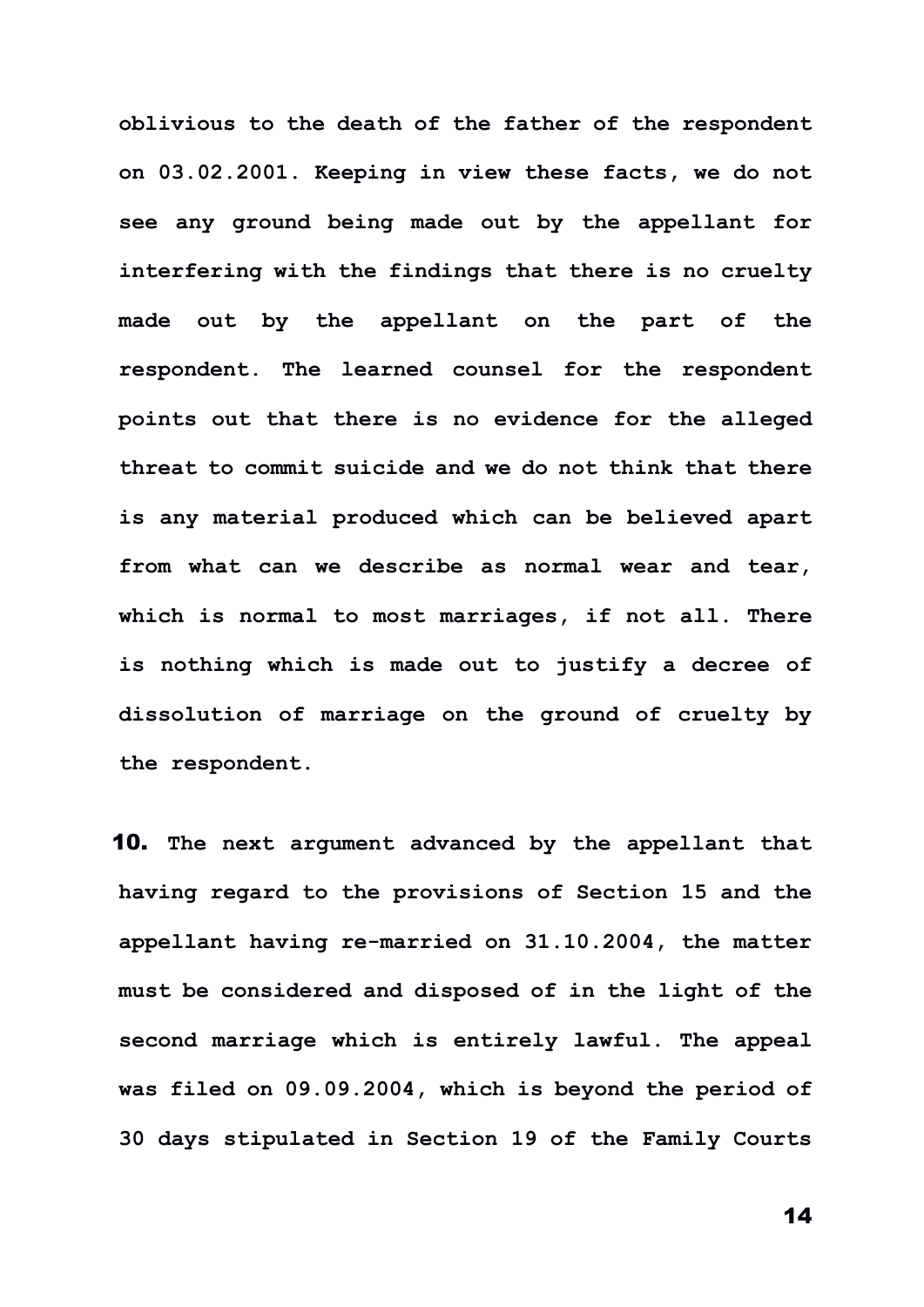**Act. The High Court has found that the appeal is within time, noticing that after the decree was passed by the Family Court on 23.07.2004, an application for a certified copy was made by the respondent on 31.07.2004 and the period spent in obtaining the copy is to be excluded. When a certified copy was made available on 19.08.2004, the respondent, according to the appellant, signed the application for stay on 30.08.2004. The appeal was prepared on 01.09.2004. The appeal was filed only on 09.09.2004. Therefore, if the period spent in applying and obtaining a certified copy is excluded, the appeal is well within time as found by the High Court. If the appellant is justified in contending that the Court could not have allowed the respondent to seek shelter under Section 12 of the Limitation Act, the appeal would be beyond time and the 2nd marriage contracted by the appellant would be entirely lawful.**

11. **In order to the appreciate the contention of the appellant, we must advert to Section 15 of the Hindu Marriage Act, 1955. It reads as follows:**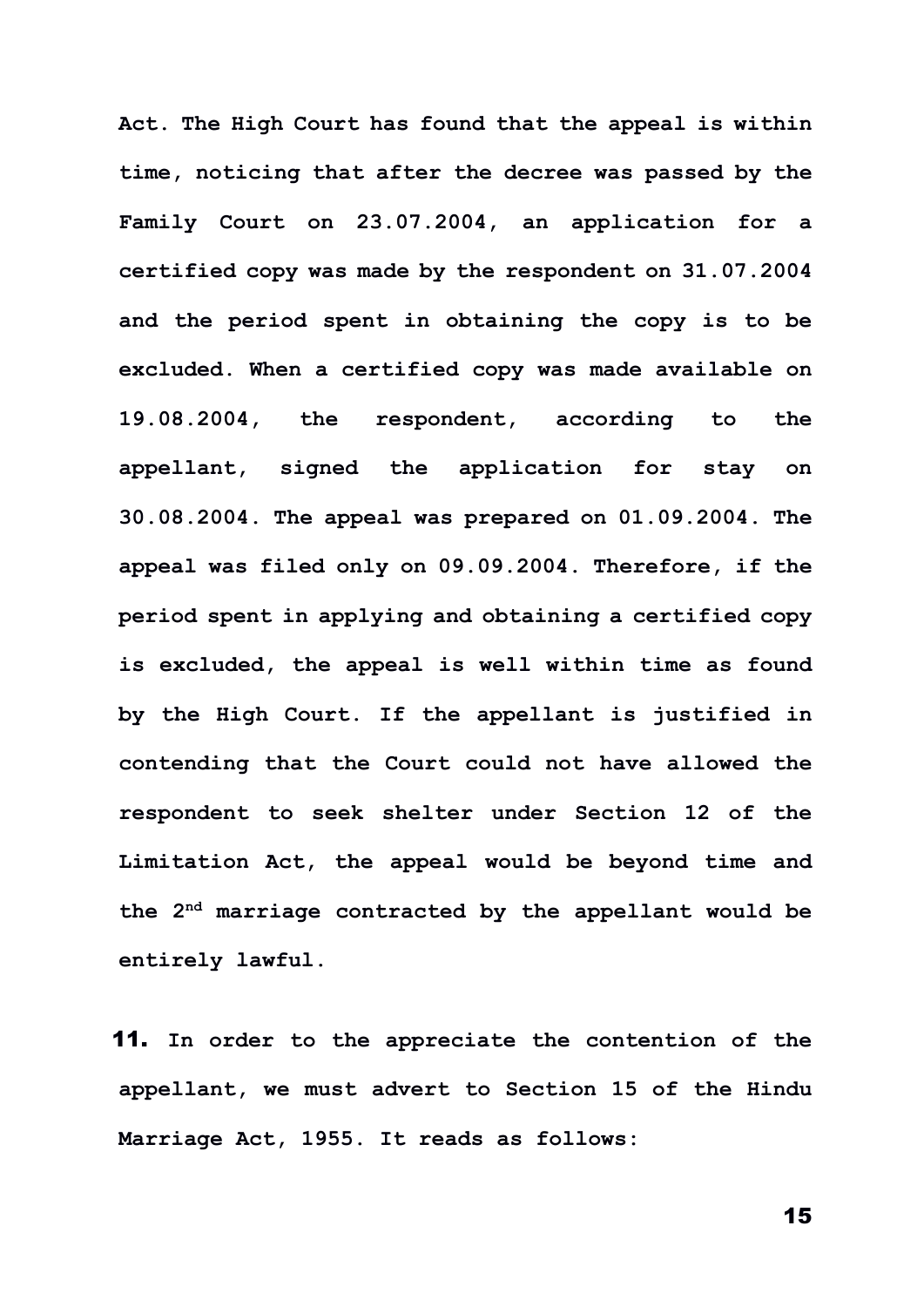**"When a marriage has been dissolved by a decree of divorce and either there is no right of appeal against the decree or, if there is such a right of appeal, the time for appealing has expired without an appeal having been presented, or an appeal has been presented but has been dismissed, it shall be lawful for either party to the marriage to marry again."** 

12. **Section 19 of the Family Courts Act is to be noticed next, which reads as follows:**

> **"(1) Save as provided in sub-section** *(2)* **and notwithstanding anything contained in the Code of Civil Procedure,1908 (5 of 1908) or in the Code of Criminal Procedure, 1973 (2 of 1974) or in any other law, an appeal shall lie from every judgment or order, not being an interlocutory order, of a Family Court to the High Court both on facts and on law.**

> **(2) No appeal shall lie from a decree or order passed by the Family Court with the consent of the parties2 [or from an order passed under Chapter IX of the Code of Criminal Procedure, 1973 (2 of 1974):**

> **Provided that nothing in this sub-section shall apply to any appeal pending before a High Court or any order passed under Chapter IX of the Code of Criminal Procedure, 1973 (2 of 1974) before the commencement of the Family Courts (Amendment) Act, 1991 (59 of 1991).]**

> **(3) Every appeal under this section shall be preferred within a period of thirty days from the date of the judgment or order of a Family Court.**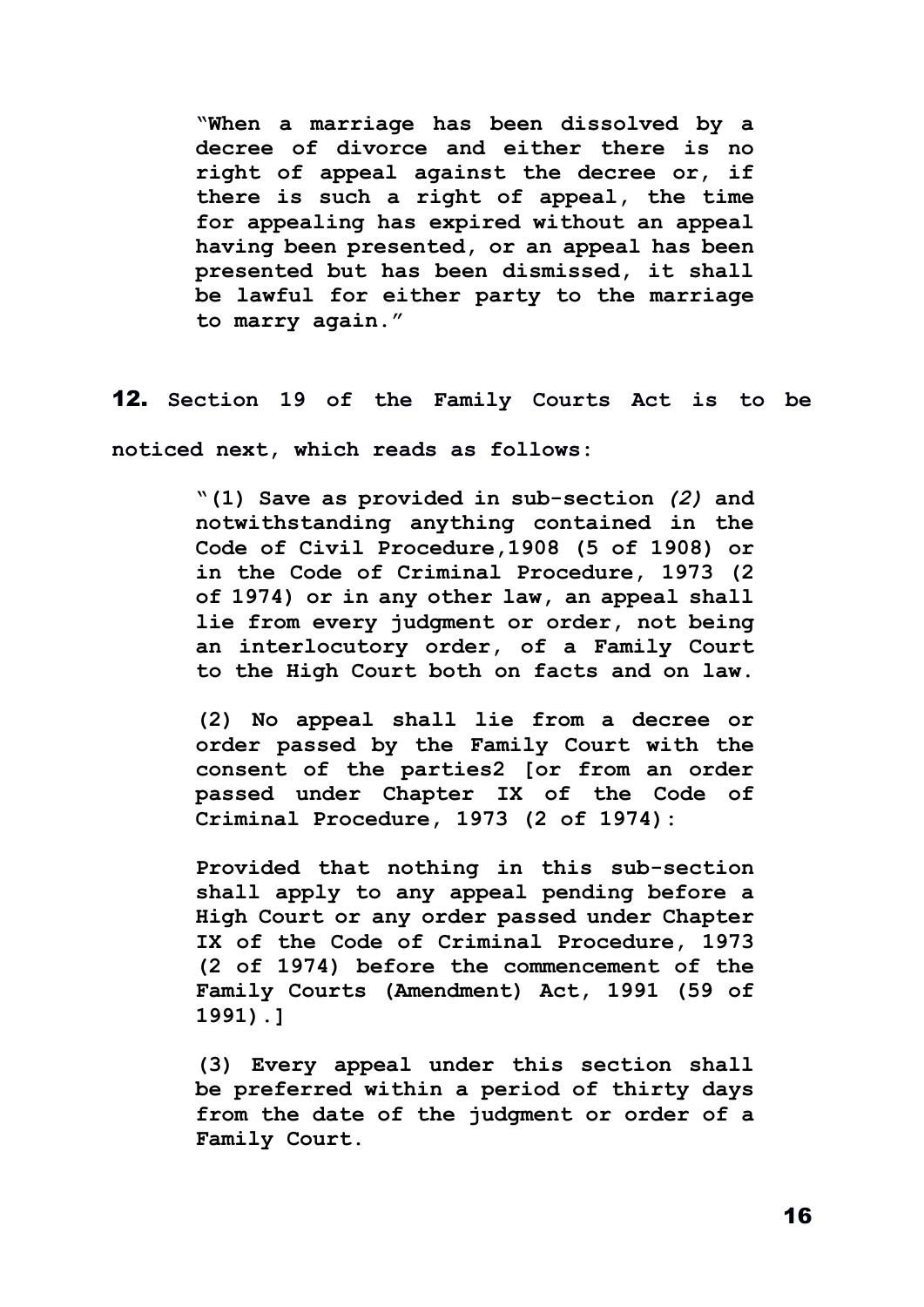**[(4) The High Court may, of its own motion or otherwise, call for and examine the record of any proceeding in which the Family Court situate within its jurisdiction passed an order under Chapter IX of the Code of Criminal Procedure, 1973 (2 of 1974) for the purpose of satisfying itself as to the correctness, legality or propriety of the order, not being an interlocutory order, and as to the regularity of such proceeding.]**

**[(5)] Except as aforesaid, no appeal or revision shall lie to any court from any judgment, order or decree of a Family Court."**

13. **Equally we must notice, Section 20 of the Family Courts Act, which reads as under:**

> **"The provisions of this Act shall have effect notwithstanding anything inconsistent therewith contained in any other law for the time being in force or in any instrument having effect by virtue of any law other than this Act."**

14. **The other set of provisions which must be noticed is Section 29 of the Limitation Act which reads as under:**

> **"29. Savings.—(1) Nothing in this Act shall affect section 25 of the Indian Contract Act, 1872 (9 of 1872).**

> **(2) Where any special or local law prescribes for any suit, appeal or application a period of limitation different from the period prescribed by the Schedule, the provisions of section 3 shall apply as**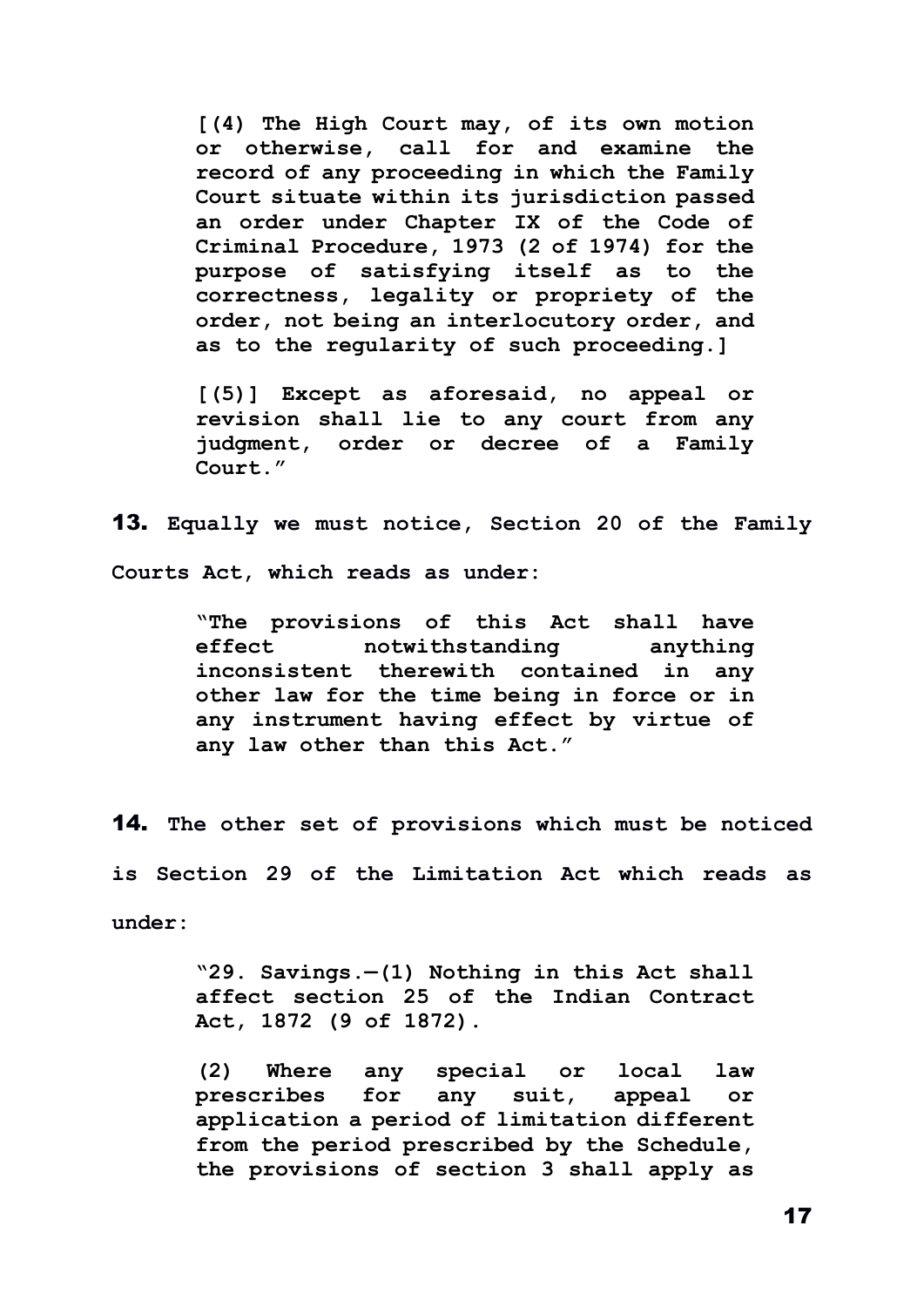**if such period were the period prescribed by the Schedule and for the purpose of determining any period of limitation prescribed for any suit, appeal or application by any special or local law, the provisions contained in sections 4 to 24 (inclusive) shall apply only in so far as, and to the extent to which, they are not expressly excluded by such special or local law.**

**(3) Save as otherwise provided in any law for the time being in force with respect to marriage and divorce, nothing in this Act shall apply to any suit or other proceeding under any such law.**

**(4) Sections 25 and 26 and the definition of "easement" in section 2 shall not apply to cases arising in the territories to which the Indian Easements Act, 1882 (5 of 1882), may for the time being extend."**

15. **On the one hand, it is the case of learned counsel for the appellant that having regard to the provisions of Family Courts Act, i.e., Section 19, Section 29(3) would clearly apply and, therefore, the Limitation Act would not apply. Since the Limitation Act would not apply, the period spent in applying for a certified copy and obtaining the same cannot be excluded by the respondent in calculating the period of limitation.**

16. **The learned counsel for the respondent on the other**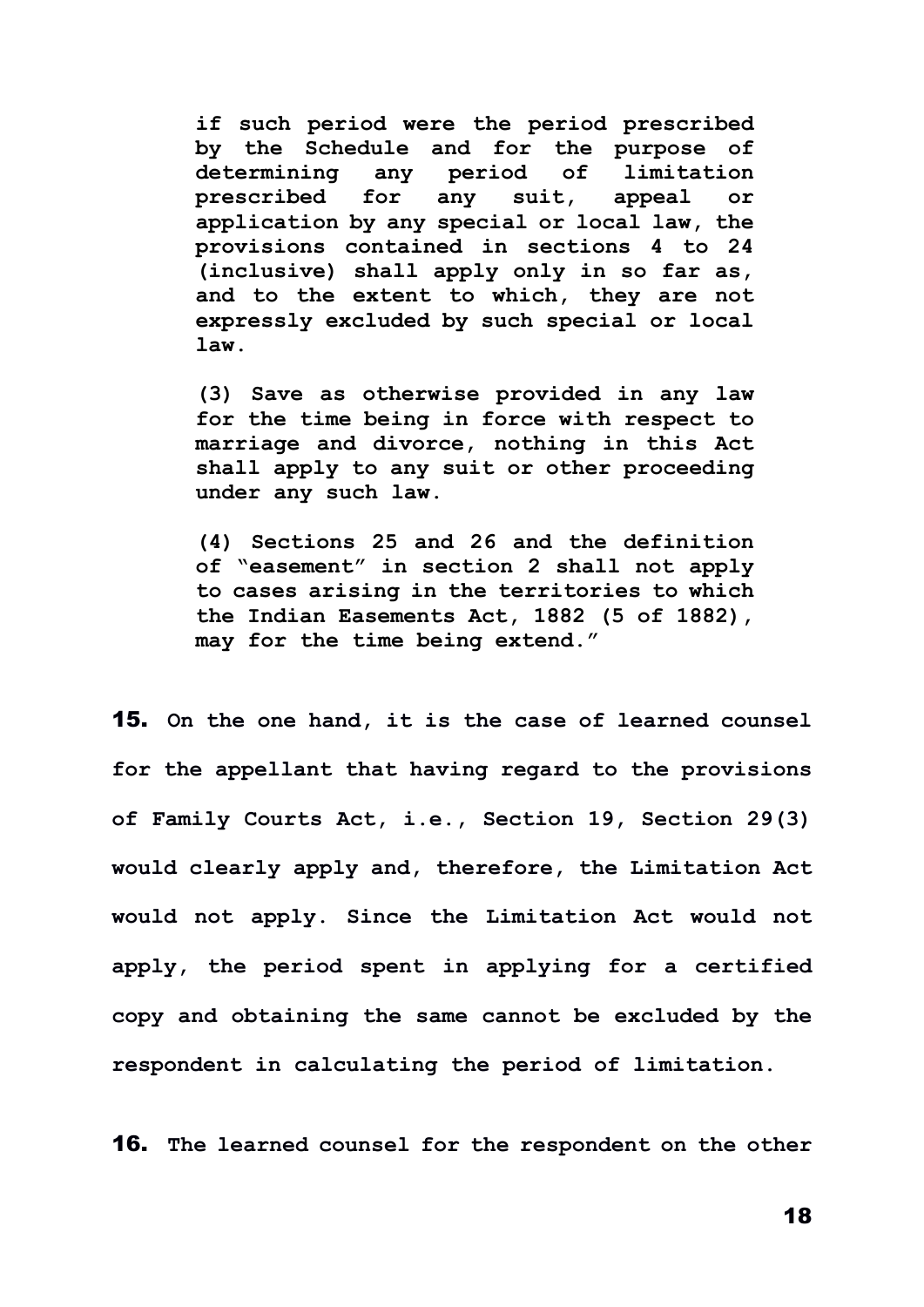**hand, would contend that it is Section 29(2) which would apply. Another allied argument which we must notice is that the appeal though filed on 09.09.2004, cannot be treated as having been presented on 09.09.2004.**

17. **Section 29(3) in its earlier avatar under the Limitation Act, 1908 reads as follows:**

> **"(3) Nothing in this Act shall apply to suits under the Indian Divorce Act (4 of 1869)."**

18. **This meant that there is no period of limitation, and that the Limitation Act did not apply to a suit for divorce under the Indian Divorce Act, 1869. The Third Report of the Law Commission on the Limitation Act, 1908 had this to say about the need for change.**

> **"Para 60. Sub-section (3) makes this Act inapplicable to suits under the Divorce Act, 1869. There are other Acts like the Parsi Marriage and Divorce Act and the Special Marriage Act, dealing with marriage and divorce. The reasons for excluding proceedings under the Divorce Act, 1869 are equally applicable to proceedings under these other Acts. We recommend that the sub-section may be amplified to include all Acts relating to matrimonial causes. The Acts to be included may be specified when drafting the amendment to the section**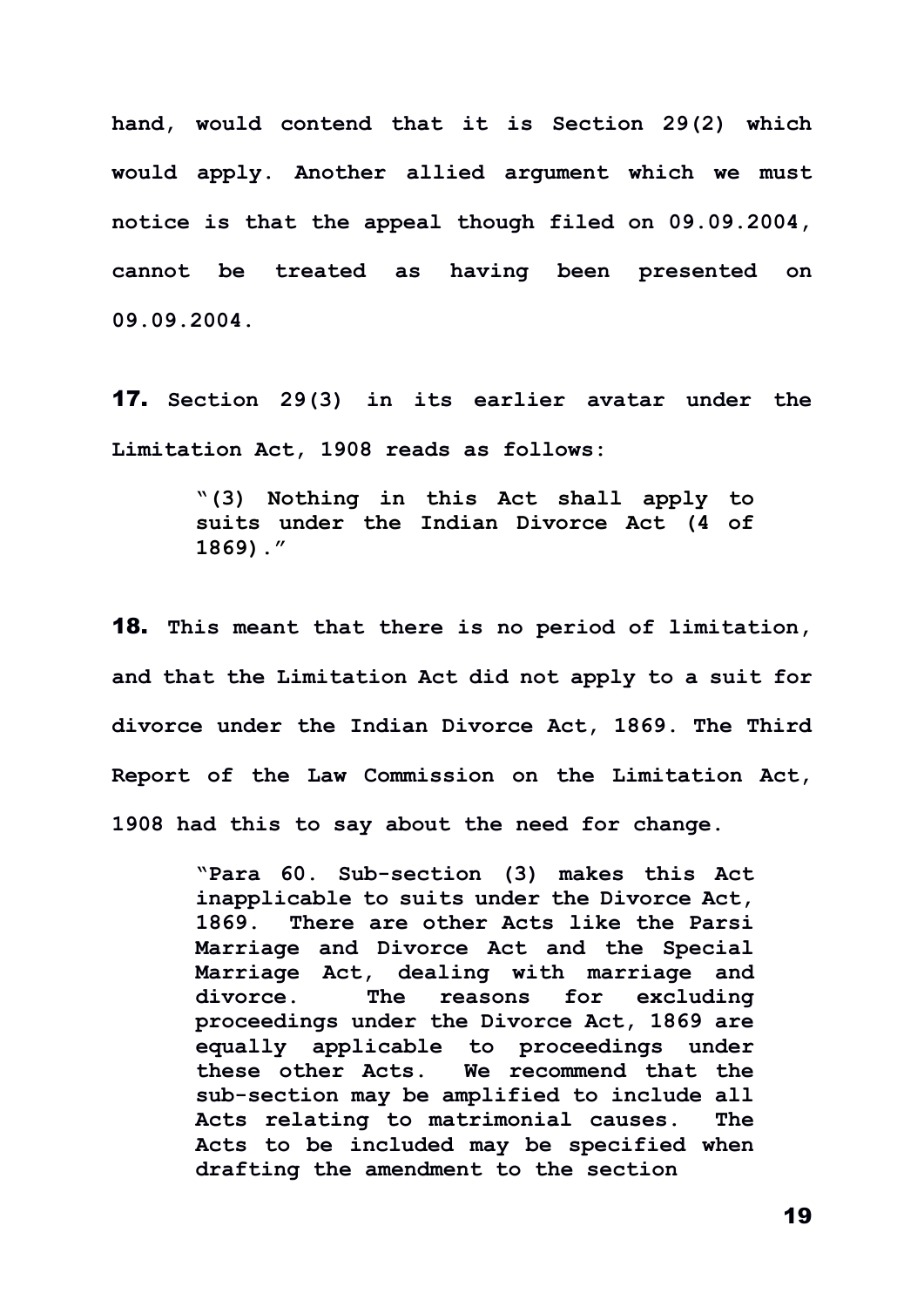19. **This question as to whether the Limitation Act would apply to an appeal under the matrimonial laws is not** *res integra***. No doubt, under the auspices of Section 28 of the Hindu Marriage Act, in the decision of this Court reported in** *Lata Kamat (supra),* **we need only notice the following paragraph:**

> **"12.The Schedule in the [Limitation A](https://indiankanoon.org/doc/1317393/)ct does not provide for an appeal, under the [Hindu](https://indiankanoon.org/doc/590166/)  [Marriage Act](https://indiankanoon.org/doc/590166/) but it is only provided in subsection (4) of Section 28 of the [Hindu](https://indiankanoon.org/doc/590166/)  [Marriage Act.](https://indiankanoon.org/doc/590166/) Thus the limitation provided in sub-section (4) of Section 28 is different from the Schedule of the Limitation Act. Accordingly to sub-section (2) of Section 29, provisions contained in [Sections 4](https://indiankanoon.org/doc/1393166/) to [24](https://indiankanoon.org/doc/769768/) will be applicable unless they are not expressly excluded. It is clear that the provisions of the Act do not exclude operation of provisions of [Sections](https://indiankanoon.org/doc/1393166/)  [4](https://indiankanoon.org/doc/1393166/) to [24](https://indiankanoon.org/doc/769768/) of the [Limitation Act](https://indiankanoon.org/doc/1317393/) and therefore it could not be said that these provisions will not be applicable. It is therefore clear that to an appeal under Section 28 of the Hindu Marriage Act, provisions contained in [Section 12](https://indiankanoon.org/doc/1267250/) sub-section (2) will be applicable, therefore the time required for obtaining copies of the judgment will have to be excluded for computing the period of limitation for appeal. A Division Bench of Delhi High Court in Chandra Dev Chadha case held as under : (AIR pp. 24-25)**

> **[The Hindu Marriage Act](https://indiankanoon.org/doc/590166/) is a special law. That this "special law" prescribes" for an appeal a period of limitation" is also evident. The period of limitation is 30 days. It is a period different from that**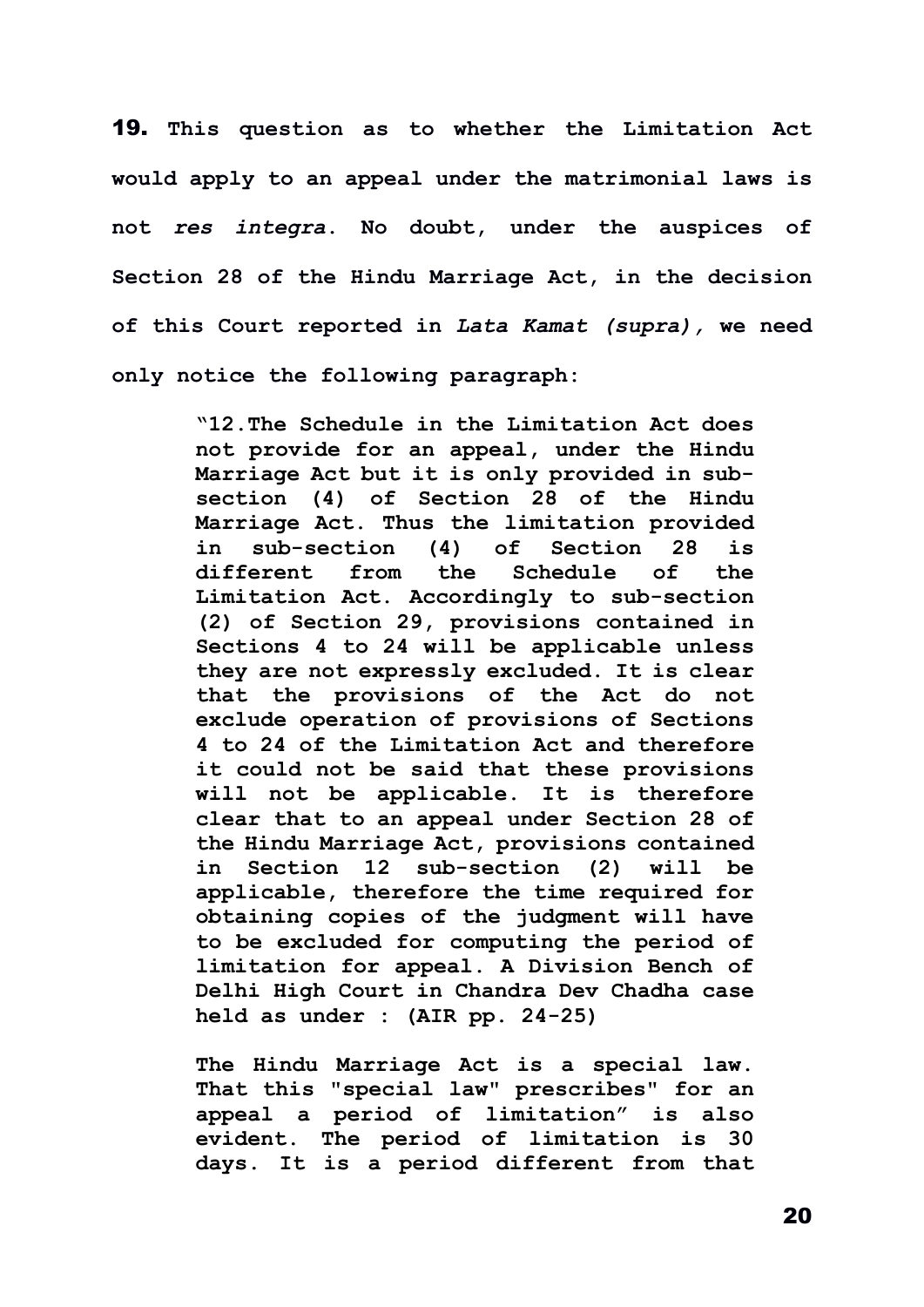**prescribed in the First Schedule to the [Limitation Act,](https://indiankanoon.org/doc/1317393/) 1963. But when we turn to the First Schedule, we find there is no provision in the First Schedule for an appeal against the decree or order passed under the [Hindu Marriage Act.](https://indiankanoon.org/doc/590166/) Now it has been held that the test of a "prescription of a period of limitation different from the period prescribed by the First Schedule" as laid down in Section 29(2), [Limitation Act,](https://indiankanoon.org/doc/1317393/) 1963 is satisfied even in a case where a difference between the special law and Limitation Act arose by omissions to provide for a limitation to a particular proceeding under the [Limitation Act,](https://indiankanoon.org/doc/1317393/) see, Canara Bank, Bombay v. Warden Insurance Co. Ltd. Bombay, AIR 19 Bom approved by the Supreme Court in Vidyacharan Shukla [v. Khubchand.](https://indiankanoon.org/doc/195129/)**

**Once the test is satisfied the provisions of Ss, 3, 4 to 24, [Limitation Act,](https://indiankanoon.org/doc/1317393/) 1963 would at once apply to the special law. The result is that the court hearing the appeal from the decree or order passed under the Hindu Marriage Act would under [Section 3](https://indiankanoon.org/doc/880040/) of the Limitation Act have power to dismiss the appeal if made after the period of limitation of 30 days prescribed therefor by the special law. Similarly, under Section 5 for sufficient cause it will have the power to condone delay. Likewise, under [Section 12\(2\)](https://indiankanoon.org/doc/23013/) the time spent in obtaining a certified copy of the decree or order appealed from will be excluded. If it is so, [Section 12\(2\)](https://indiankanoon.org/doc/23013/) of the Limitation Act is attracted, and the appellants in all the three appeals will be entitled to exclude the time taken by them for obtaining certified copy of the decree and order. The appeals are, therefore, within time.**

**Similar is the view taken by the Calcutta High Court in Smt. Sipra Dey case and also**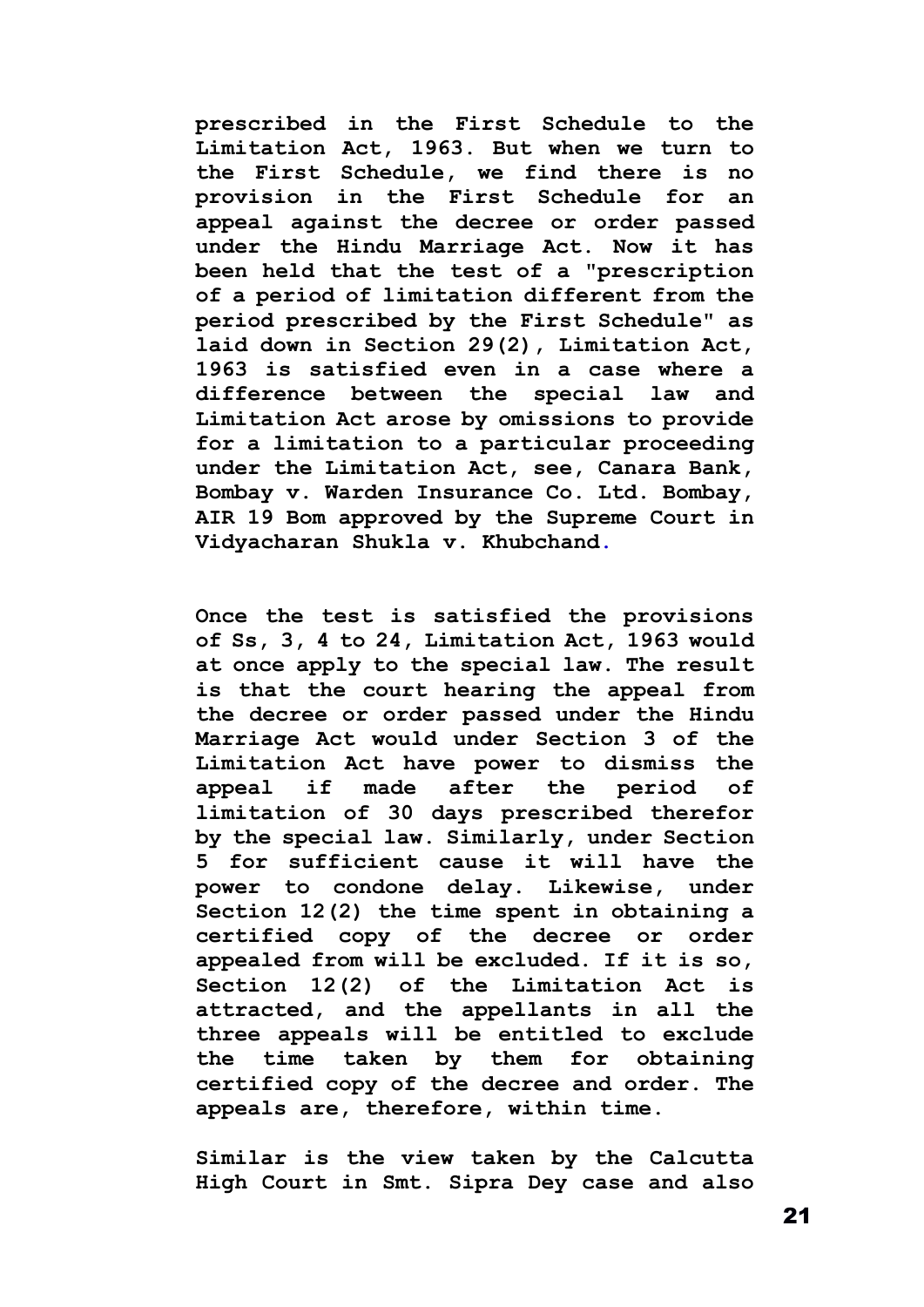**the M.P. High Court in Kantibai case. It is therefore clear that the contention advanced by the learned counsel for the respondent on the basis of the [Limitation Act](https://indiankanoon.org/doc/1317393/) also is of no substance."**

20. **We may also notice that this subject has engaged the High Court on a more elaborate basis. Apart from the decision of the Delhi High Court. This Court also noticed the judgment of the Division Bench of Calcutta High Court which has exhaustively considered the issue and the decision is reported in** *Sm. Sipra Dey v. Ajit Kumar Dey***<sup>2</sup>. In the said case, the Court has given the rationale for the change that was brought about in the provisions of Section 29(3) in the Limitation Act, 1963.**

**The Legislature wished to extend the protection from the Limitation Act, as it were, in regard to the word 'proceedings' in matrimonial matters to persons other than those who were covered by the provisions of section 29(3) in the Limitation Act, 1908. Protection under Section 29(3) of the 1908 Act was available to those who are governed by the Indian Divorce Act. The** 

<sup>2</sup> **AIR 1988 Calcutta 28**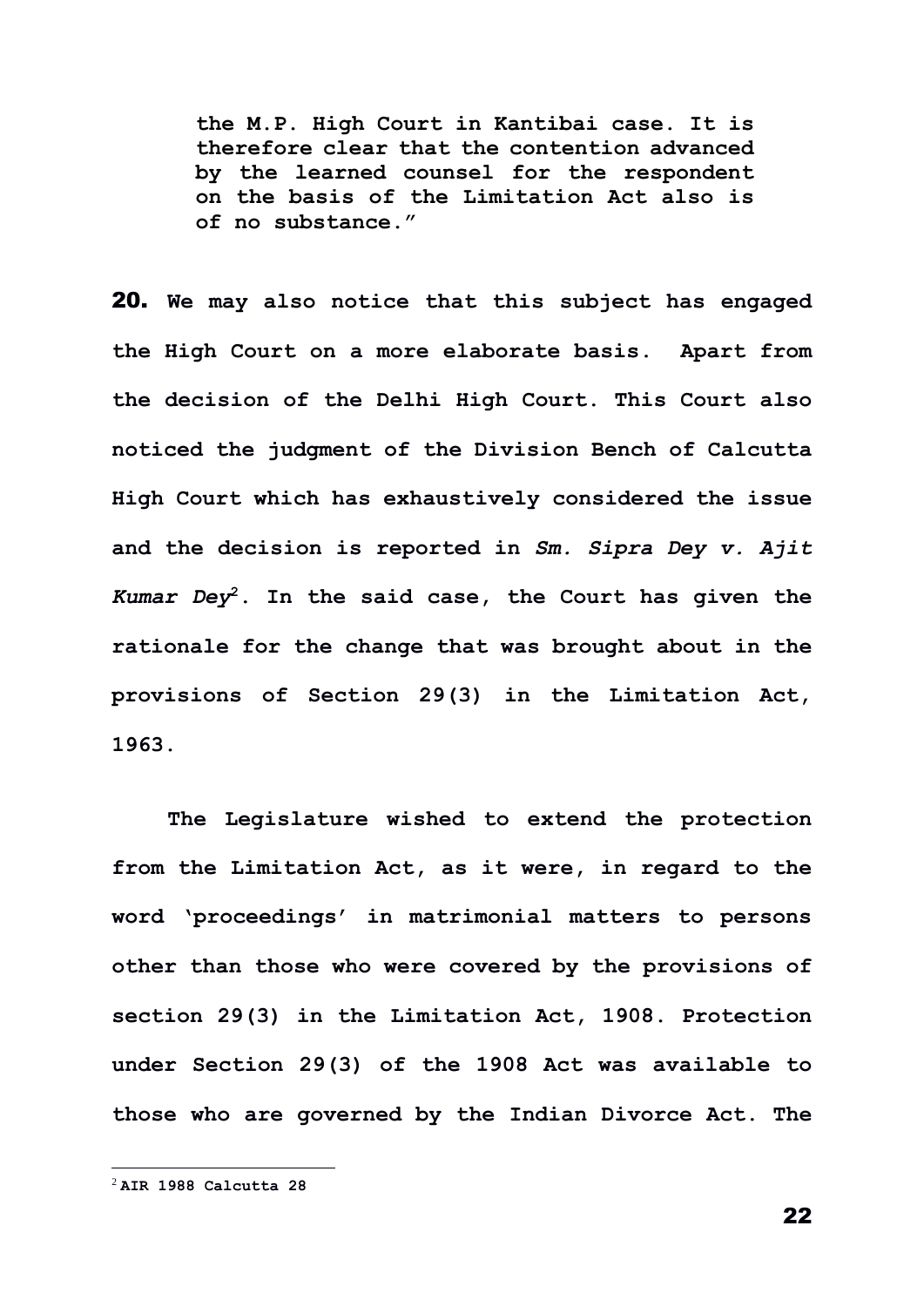**rationale appears to be that by the very nature, matrimonial matters like Restitution of Conjugal Rights, Divorce, Guardianship, are matters for which it may not be appropriate to fix a period of limitation. It would not be in the interest of justice qua the parties and, therefore, not in the interest of society. It is this principle which was extended to cases, as for instance, to proceedings under the Special Marriage Act, where parties were governed by the Special Marriage Act, and the Parsi Marriage Act and any other law which related to matrimonial matters. But when it comes to providing for an appeal from the original proceedings, it is an entirely different proposition. It is in the interest of the parties and also the society at large that a period of limitation is fixed within which the verdict of the Court at the bottom of the judicial hierarchy is called in question. There must be certainty and certainty in point of time and it is viewed in this regard, that we must understand the meaning of the word "proceeding" in Section 29(3).**

21. **We have no difficulty in contemplating that shorn**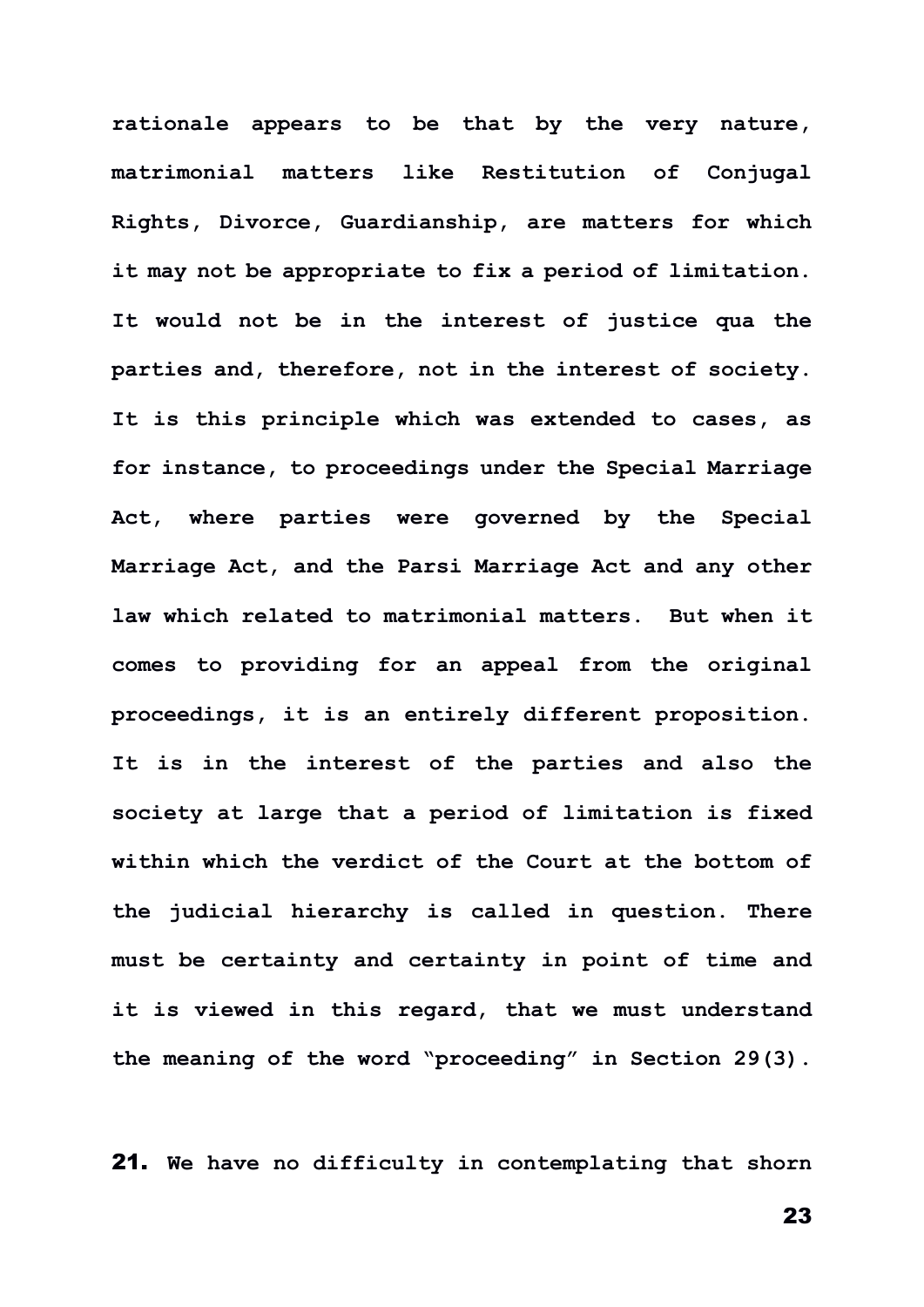**of the context provided in Section 29(3), and placed in a different setting, the word "proceeding" may embrace an appeal. However, in the context of Section 29(3) and having regard to the history of the legislation, it is quite clear that the intent of the legislature was to take in proceedings before the original court by way of a petition as are contemplated in various provisions of the Hindu Marriage Act as for instance. Further we would notice that as was in fact correctly noticed by the Calcutta High Court in the judgment (supra), that in Sections 3,4,5,12,13,29, 30 & 31 of the Limitation Act, the expression 'appeal' is expressly used. What is more apposite is in Section 29 itself, which is at the center of the controversy before us, Section 29(2) on the one hand, expressly uses the word 'appeal', whereas when it comes to Section 29(3), the legislature has carefully chosen the word 'proceedings'. Going by the company, the word "proceedings" keeps, namely a suit, it in no uncertain terms indicates that what the legislature had in mind was original proceedings and not appellate proceedings. In fact, a learned Single Judge of the Kerala High**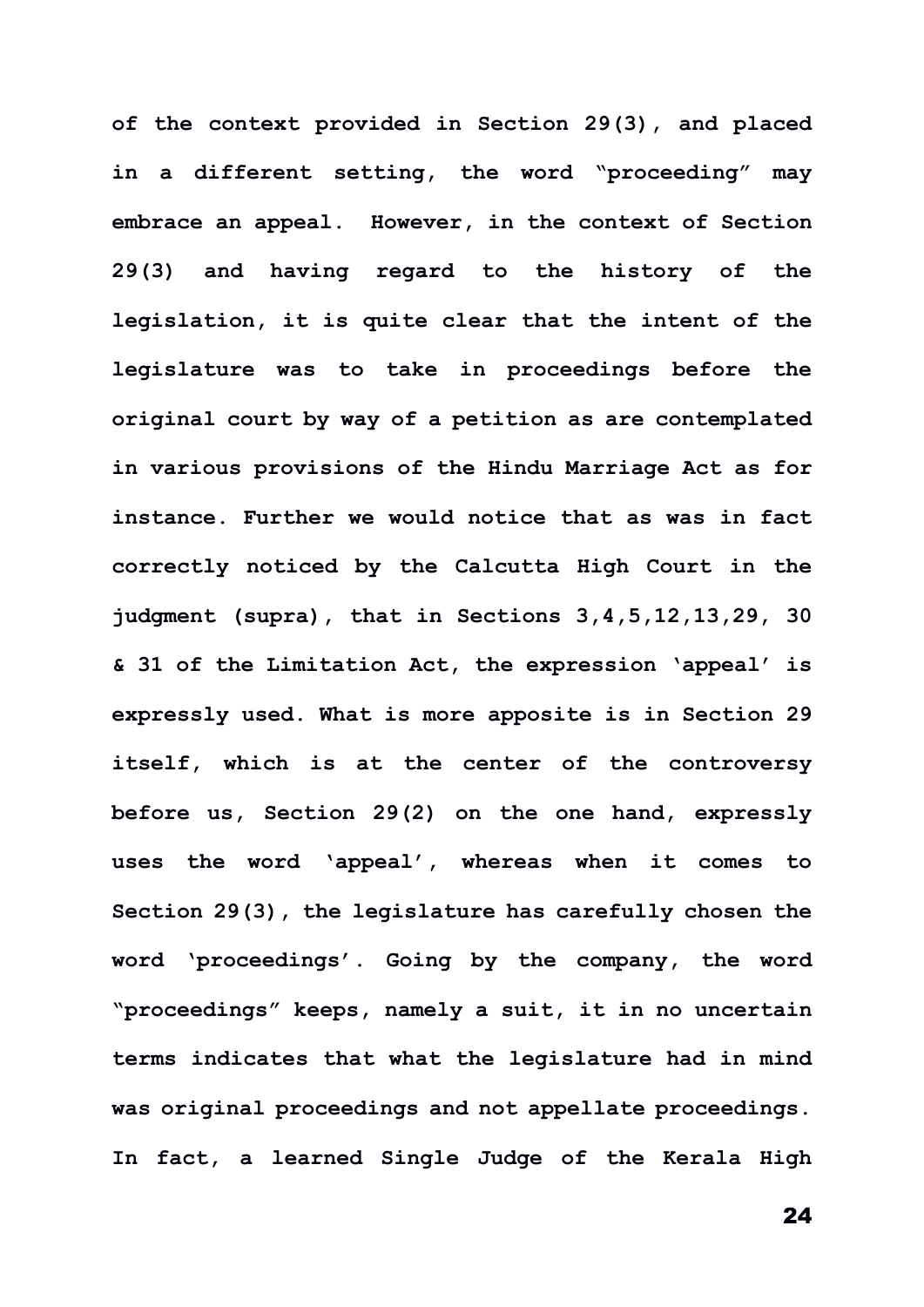**Court had dealt with this issue in the judgment reported in** *Kuttimalu v. Subramonian***<sup>3</sup> and his views on similar lines, stands approved by the full Bench of Kerala High Court in** *Kunnarath Yesoda v. Manathanath Narayanan<sup>4</sup>***. It is relevant to notice the following paragraphs from the judgment of the full Bench of the Kerala High Court:** 

> **"16. The second contention relates to the meaning of the expression "other proceeding" in [Section 29\(3\)](https://indiankanoon.org/doc/1088177/) of the Limitation Act. As has been rightly held in Kuttimalu v. Subramonian 1981 Ker LT 602 : (AIR 1981 NOC 221) following Chander [Dev v. Rani Bala,](https://indiankanoon.org/doc/1900935/) AIR 1979 Delhi 22, the statutory bar under [Section 29\(3\)](https://indiankanoon.org/doc/1088177/) is limited to suits and other proceedings both of which are original in nature and not to appeals which belong to a distinct and separate category. We are in entire agreement with the reasoning and conclusion of Balagangadharan Nair, J. in 1981 Ker LT 602 : (AIR 1981 NOC 221).**

> **17. The contention therefore that the appeal under the [Hindu Marriage Act](https://indiankanoon.org/doc/590166/) against a decree for divorce should be filed within 30 days of the date of the decree, whether a certified copy has been obtained or not and even if the appellate Court closes after the decree has been passed or order has been made and remain so closed for over 30 days therefrom cannot be accepted. [Section 15](https://indiankanoon.org/doc/1566829/) of the Hindu Marriage Act only declares that it shall be lawful for either party to the marriage to marry again under certain**

**<sup>3</sup> 1981 KLT 602** 

**<sup>4</sup> AIR 1985 Ker 220**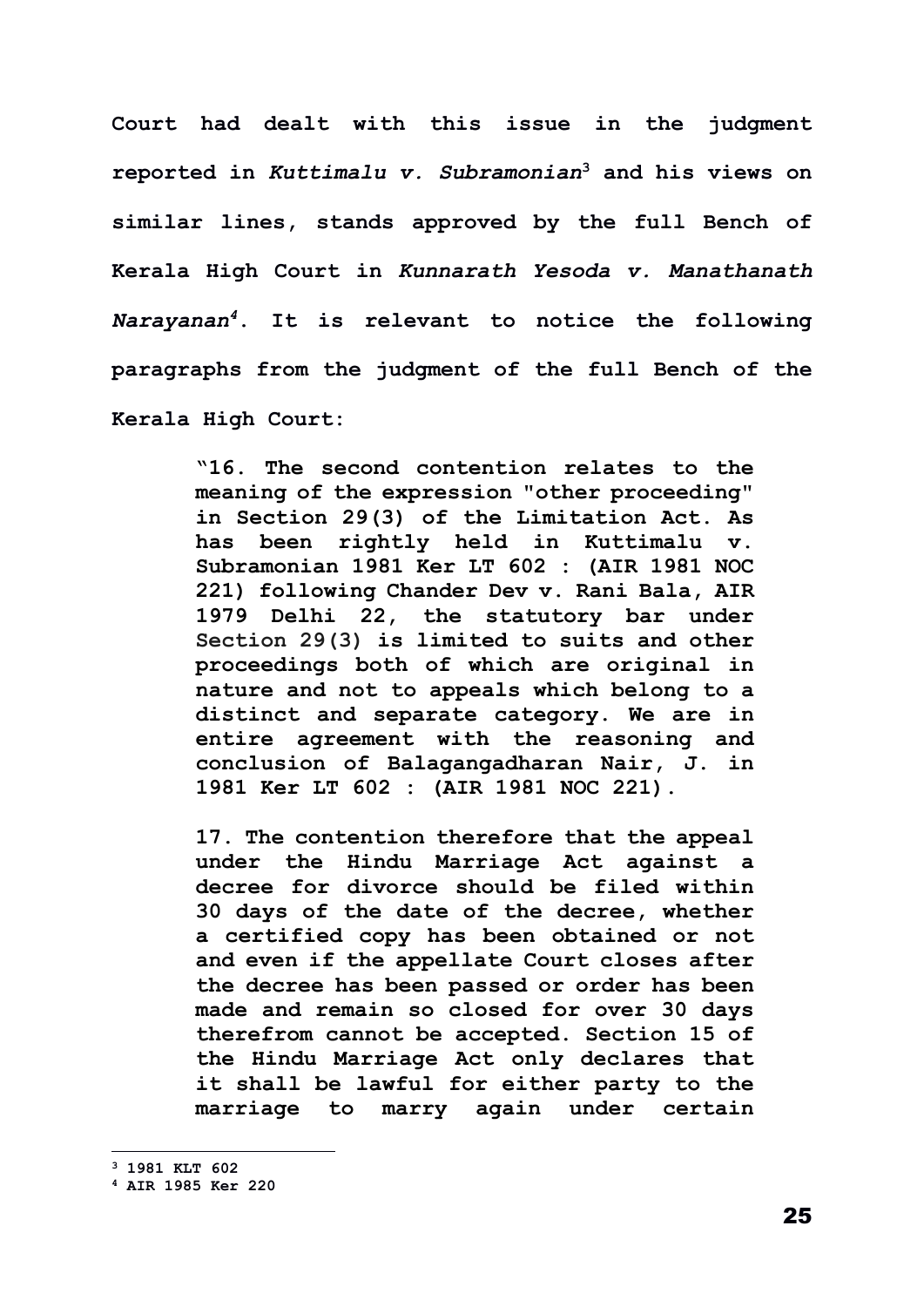**circumstances. From this it does not follow that a right to remarry enures automatically after the expiry of 30 days from the date of the decree of divorce. If an appeal is presented, one will have to wait till it is dismissed. If there is a right of appeal, the time for filing the appeal should have expired without the appeal being filed, taking into consideration the time required for obtaining the certified copy. The period for filing the appeal does not expire if once the delay in filing the appeal is condoned. The computation of time under [Section 10](https://indiankanoon.org/doc/127256/) of the General Clauses Act, 1897 when the court or office is closed also extends the time beyond 30 days. Thus [Section 15,](https://indiankanoon.org/doc/1720337/) on its face, indicates that it is not the legislative intention that a right to remarry arises exactly after 30 days of the decree of divorce.**

**18. Reliance was placed on [Section 23\(4\)](https://indiankanoon.org/doc/1016293/) of the Hindu Marriage Act which provides: -- "In every case where a marriage is dissolved by a decree of divorce the court passing the decree shall give a copy thereof free of cost to each of the parties".**

**The contention was advanced that an applicant was entitled to a copy free of cost and therefore the time taken to obtain a certified copy cannot be excluded. Our attention was also drawn to [Section 363\(1\)](https://indiankanoon.org/doc/550192/) of the Criminal Procedure Code under which : --**

**"When the accused is sentenced to imprisonment, a copy of the judgment shall, immediately after the pronouncement of the judgment, be given to him free of cost". [Section 15](https://indiankanoon.org/doc/1566829/) of the Hindu Marriage Act only enables the applicant to obtain a copy free of cost; but does not statutorily prescribe the time during which the copy has to be delivered. [Section 23\(4\)](https://indiankanoon.org/doc/11639/) does not advance the contention of the appellant that the** 

**time required to obtain the certified copy**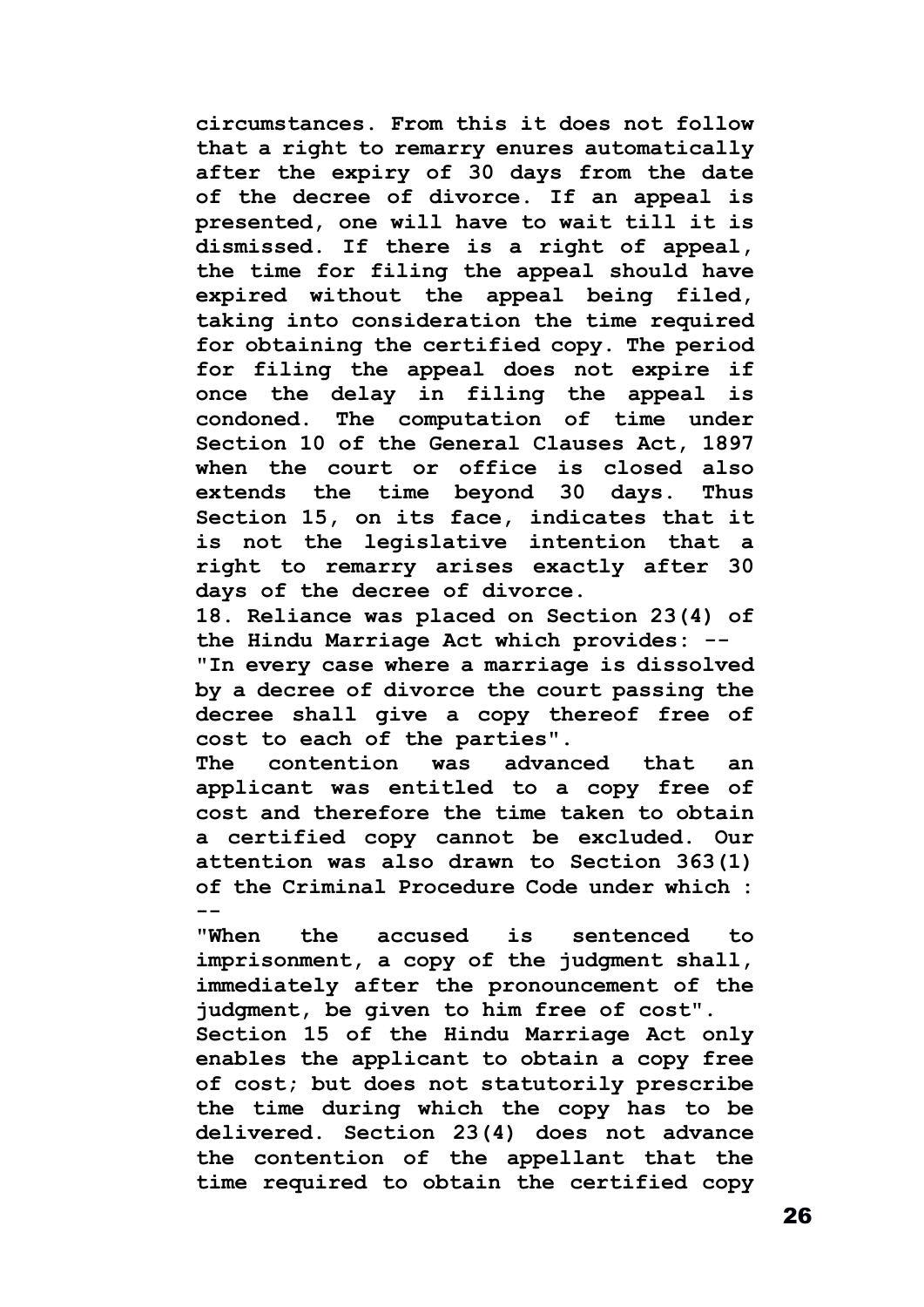**cannot be excluded."** 

22. **Taking up the contents of paragraph 18 above, we find that it is again a circumstance which sufficiently deals with the argument of Shri K.S. Mahadevan, learned counsel for the appellant, that a certified copy may not be necessary. As noticed by the High Court, a free copy may be supplied as per the requirement under the Family Courts Act but that is a far cry from holding that an appeal can be carried without a certified copy. In this regard, we are again fortified by a Rule which has been made under Section 21 of the Family Court Act. The Madras High Court has framed Rule 52 of the Family Courts (Procedure) Rules, 1996 which reads as follows:**

> **"Copy of judgment or order to be filed with appeal- Every appeal under section19(1) of the Act shall be accompanied by a copy certified to be true copy by the court which passed the Judgment."**

23. **This plainly would suffice to repel the contention of the appellant that an appeal can be maintained within thirty days even if it is in the absence of a certified copy. Coming further to the arguments of the learned counsel for the appellant that Section 19**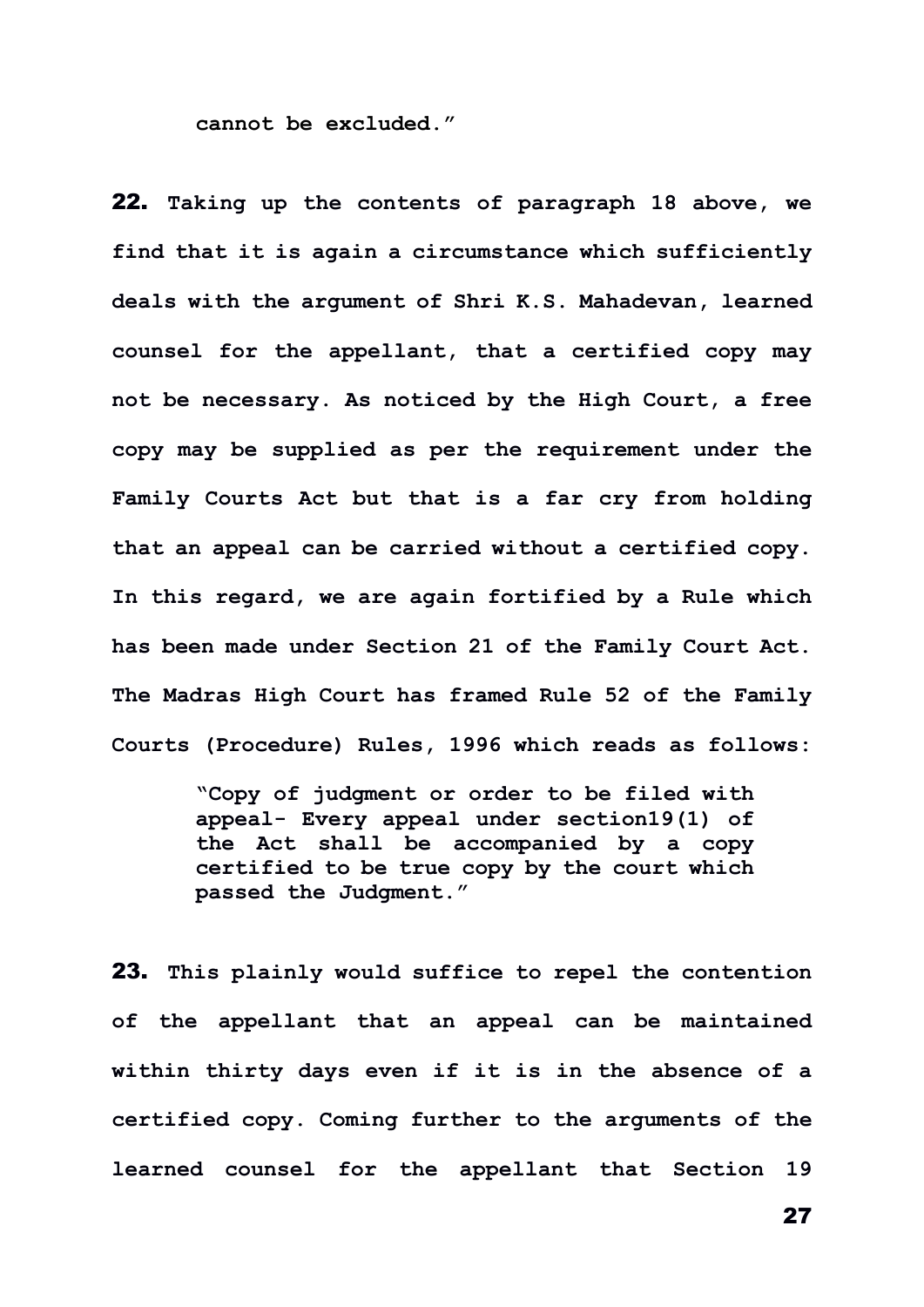**overrides the provisions of the Code of Civil Procedure and there may not be any need to have a certified copy of the judgment, we find this argument to be clearly untenable having regard to Rule 52 made by the Madras High Court under the said Section 21 of the very Act namely, the Family Courts Act. The non-obstante clause in Section 19 actually has a different purport and scope and it was not meant to sweep away all requirements as existed in law for maintaining an appeal.**

24. **Equally, without substance is the contention of the appellant based on Section 19(3) of the Act. It constituted a special law within the meaning of Section 29(2) of the Limitation Act. It must be noticed that the Family Courts Act itself was based on the overwhelming realization that a specialized institution which must resort increasingly to efforts of reconciliation between the parties be established. It must be noticed that even with the promulgation of the Act, unless a Family Court is established, the Courts which were earlier dealing with the provisions**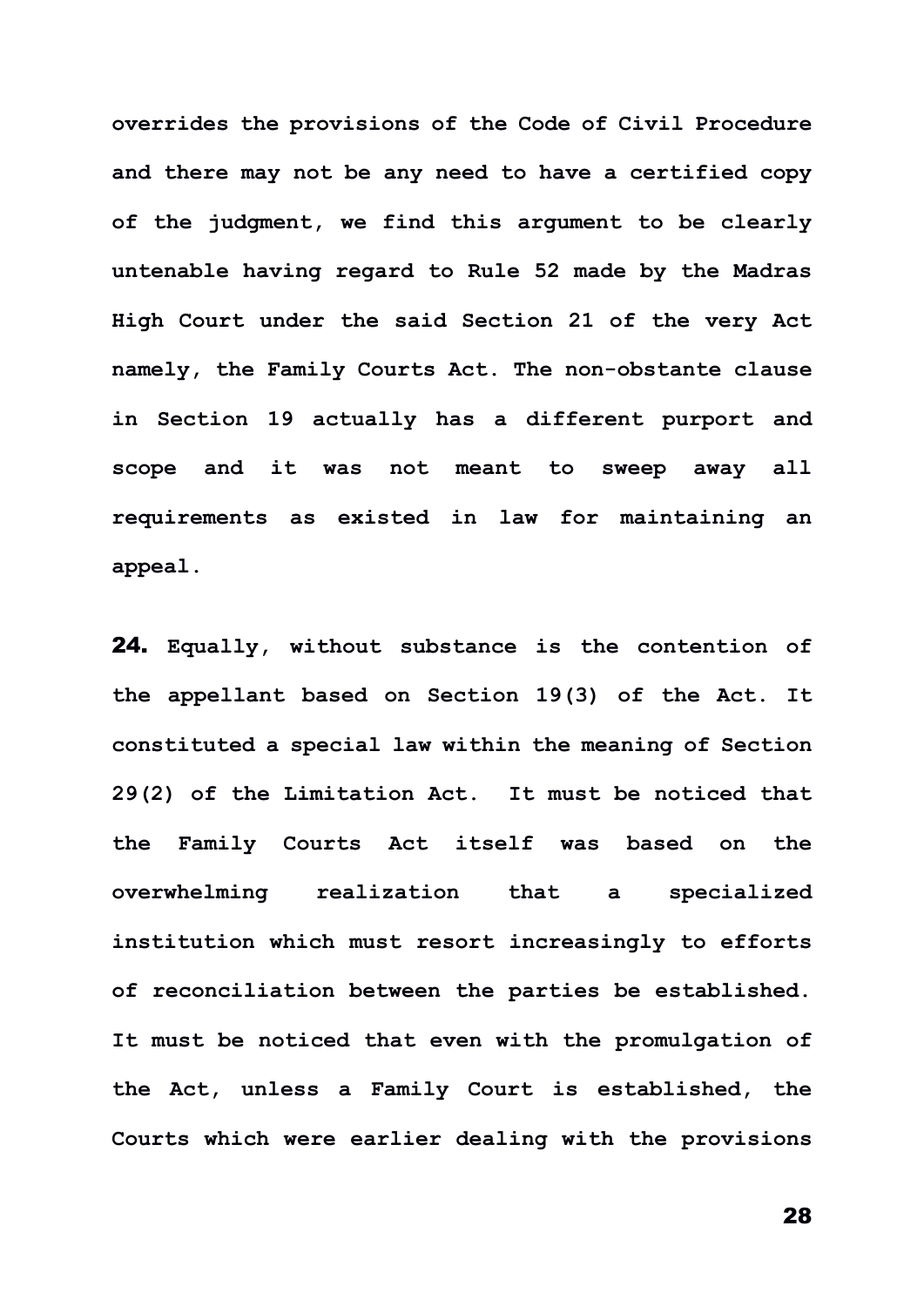**would continue to have jurisdiction. With the establishment of Family Court and the jurisdiction it was to exercise under Section 7 of the Act, this Court is of the view that the Family Courts Act must be read along with the cognate enactments. In other words, the Family Courts Act is not a standalone Act. It draws sustenance from Acts like the Hindu Marriage Act. This is for the reason that a petition within the meaning, for instance, of the Hindu Marriage Act, after a Family Court is established in India, is to be dealt with by the Family Court, on the grounds as provided under the Hindu Marriage Act. In fact, a mere perusal of Section 7 of the Family Courts Act would show that it speaks about suits and proceedings. Therefore, reading Section 7 of the Family Courts Act with Section 29 of the Limitation Act, also fortifies us in our finding that the word 'proceedings' within the meaning of Section 29(3) is to be confined to the original proceedings.**

25. **We also do not find any merit in the contention based on Section 20. Section 20 gives overriding effect to the Family Courts Act, notwithstanding anything**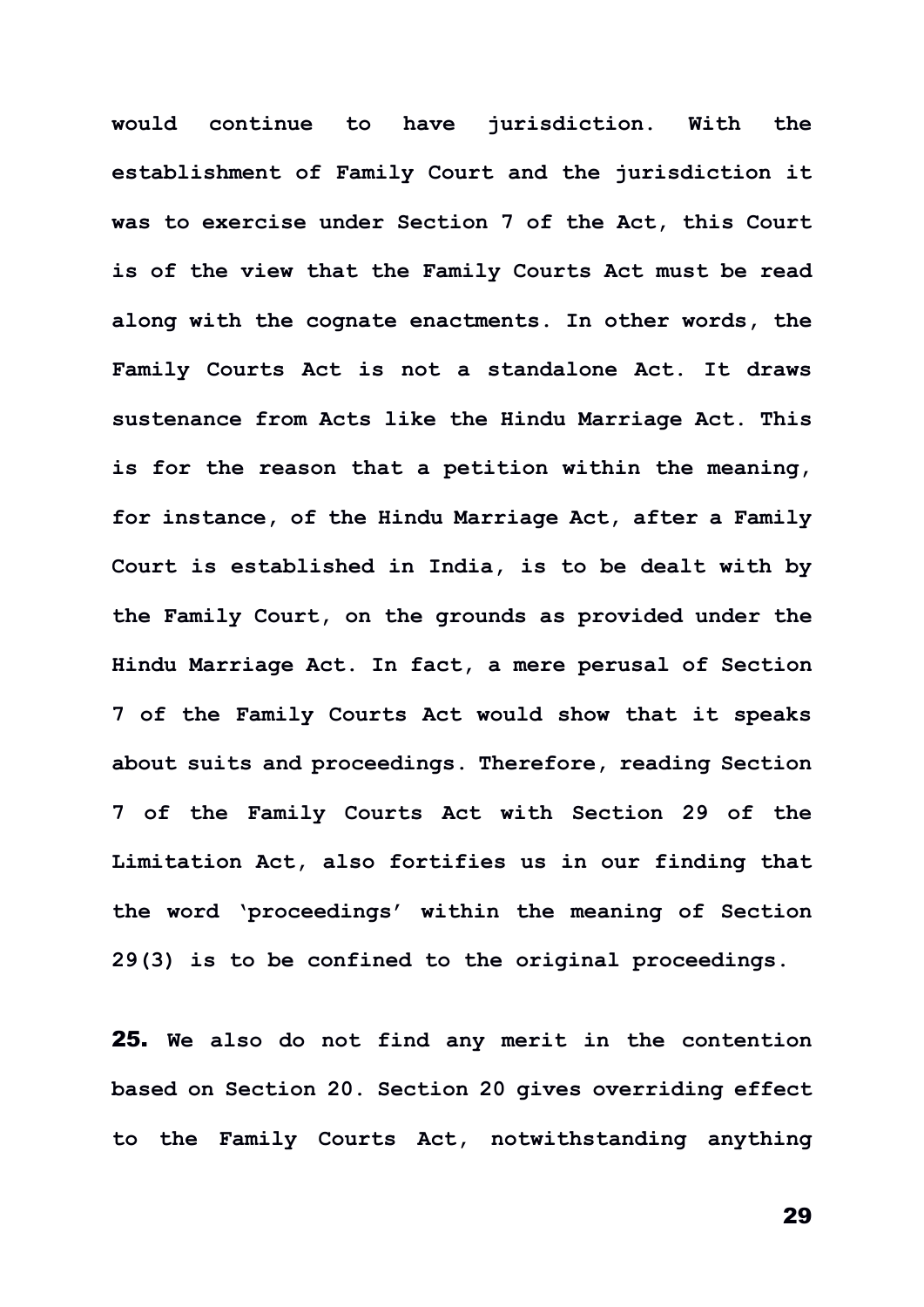**which is inconsistent with any other Act. It is true that it is intended to have an overwhelming sway even in the teeth of other provisions. But in order to apply Section 20, and to rule out Section 12 of the Limitation Act, the appellant must succeed in the first place in eliminating the application of Section 29(2) of the Limitation Act. Once Section 29(2) applies, the Family Courts Act would be a special enactment providing for special period of limitation as contemplated in Section 19 but bringing in its train, the provisions of Sections 4 to 24 of the Limitation Act. Section 12 of the Limitation Act is legitimately available to a prospective appellant. It is also conducive to the interest of justice. In fact, it is incomprehensible how on one hand, the law commands through Rule 52 of the Rules that a certified copy must accompany an appeal, and yet a decision declaring the marriage dissolved could hold a litigant to ransom, when she has no right to file an appeal without a certified copy, and yet a successful party before the original court is left free to remarry before the period runs out under the Limitation Act.**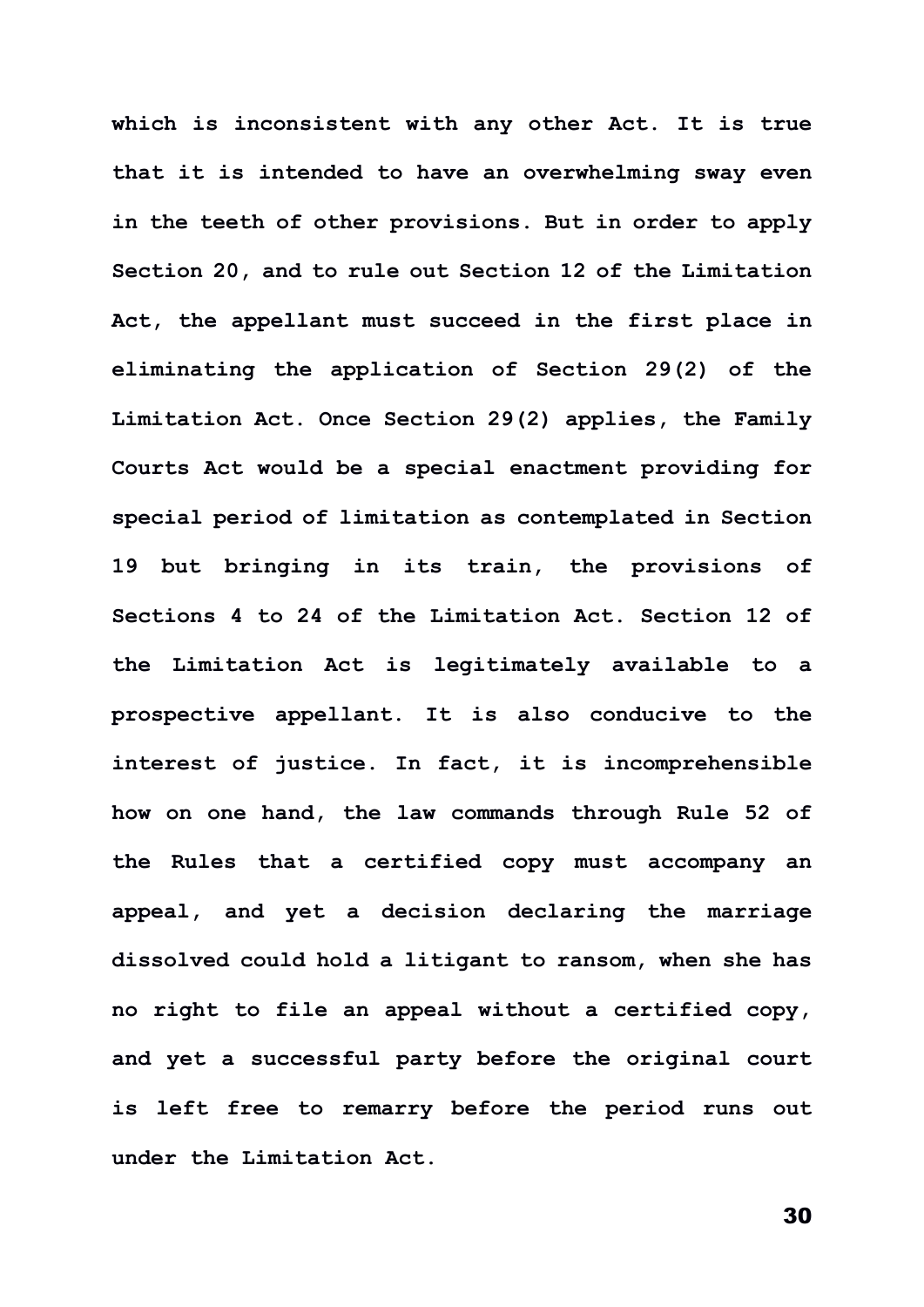26. **There is thus nothing inconsistent in Section 12 read with Section 29(2) of the Limitation Act with Section 19 of the Family Courts Act.**

**Therefore, we find that there is no merit at all in the contention of the appellant that the provisions of Section 20 will override the provisions of Section 12 of the Limitation Act thereby rendering the appeal filed by the respondent beyond time.**

27. **The further argument addressed by the learned counsel for the appellant, Shri K.S.Mahadevan, that the respondent filed an appeal on 09.09.2004 and therefore it was not an appeal which was presented within the meaning of Section 15 of the Hindu Marriage Act, is without any merit at all. In fact, Section 3 of the Limitation Act uses the word "prefers" in the context of an appeal. Section 15 no doubt uses the word "presented". What Section 15 intends is to place a time limit on the right of the unsuccessful party to challenge a proceeding by which the marriage has been declared dissolved. In** *Lata Kamat (supra)***, we notice that this Court has clarified that though Section 15**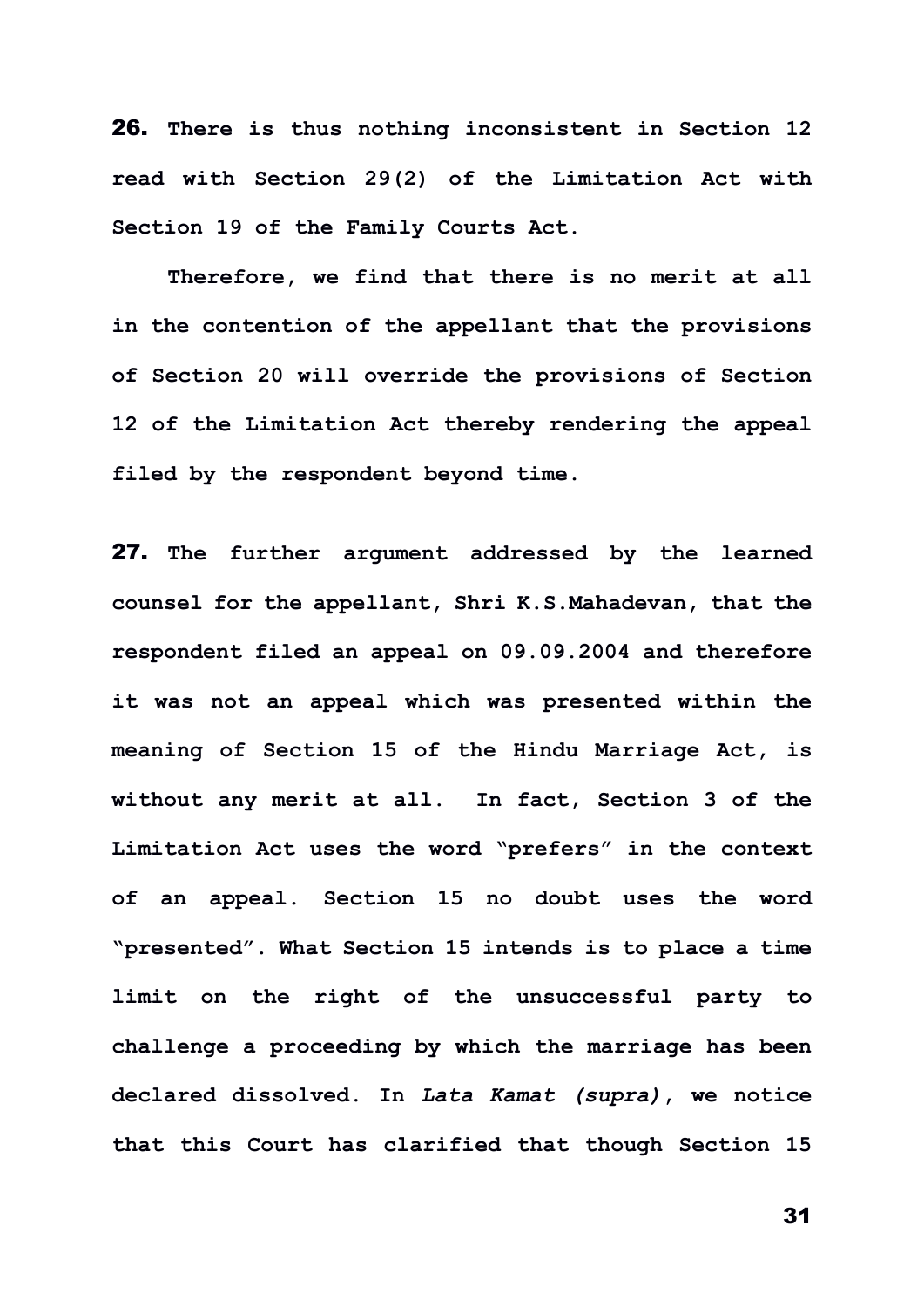**uses the word "dissolved", it has been interpreted to also apply to cases where the marriage is pronounced null and void keeping in view the interests of justice. Thus, the intention of the Legislature was to give effect to the decree for dissolution, if the unsuccessful party does not move the appellate court within time. The argument of the learned counsel for the appellant that not only must the appellant file the appeal, or prefer the appeal or present the appeal, but he must also ensure that the appeal comes on the judicial side of the High Court is clearly without any basis. Therefore, we find that the appeal on being filed on 09.09.2004 must be treated as having been presented within the meaning of Section 15 of the Act. The upshot of the discussion is that the appellant has not made out a case to overturn the findings on merits. Equally, as the appellant failed in persuading us to hold that the appeal was not filed within the period stipulated in Section 19 of the Family Courts Act or that the appeal was not presented during the period of Section 15 within time, the second marriage which is relied upon by the appellant clearly took place in**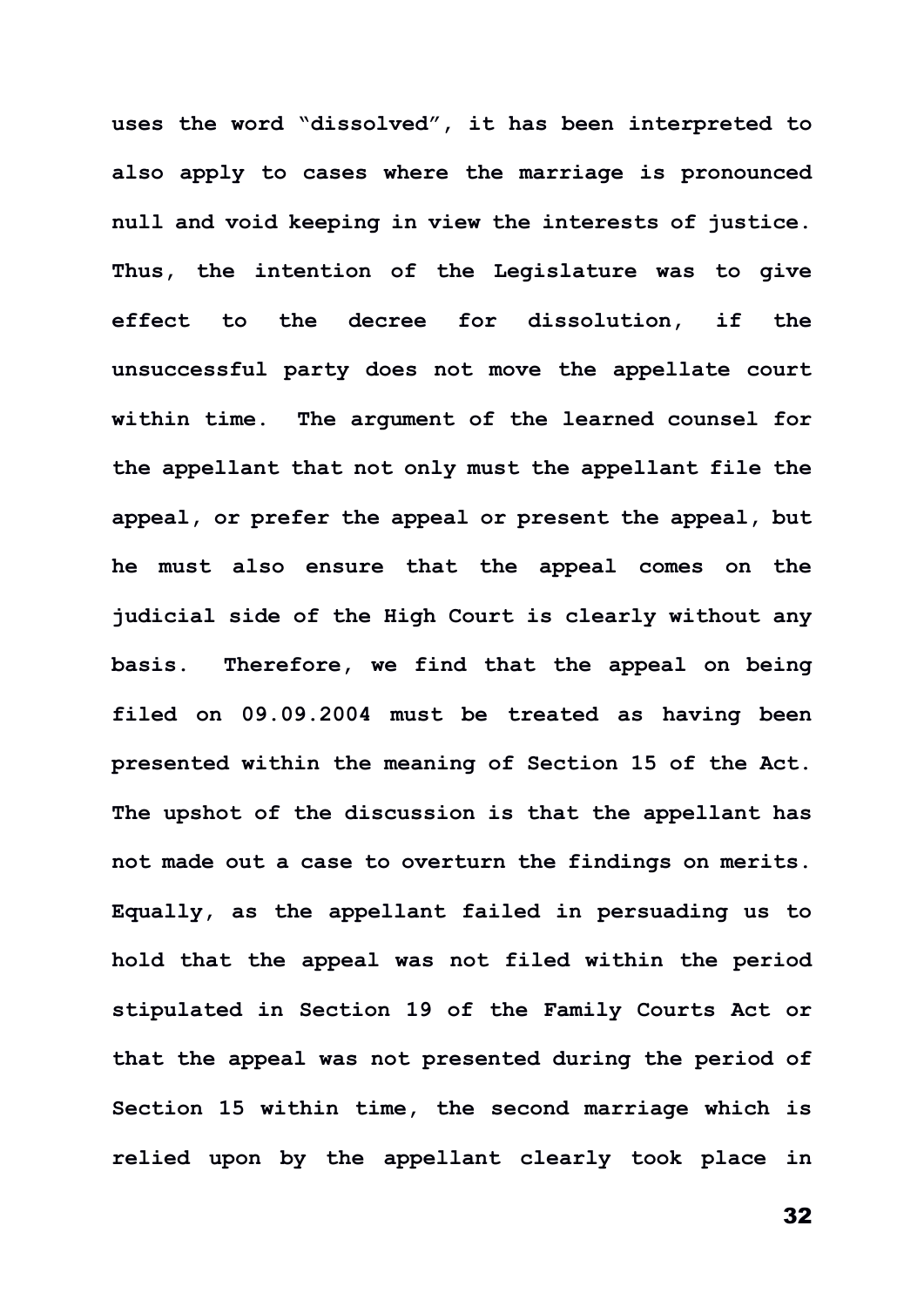**contravention of mandate of Section 15 of the Hindu Marriage Act and we have no hesitation in holding that the High Court was entirely right in its findings.**

28. **The question lingers, unfortunately, however, as to whether this should be the end of the enquiry by this Court in the facts of this case. The parties have beyond dispute been living separately since 18.01.2000, in other words, for more than 22 years. Should we rest content with affirming the impugned judgment which we find beyond reproach? Should we hearken to the plea of the learned counsel for the appellant that declining to interfere with the judgment should not lead to a situation where the parties will never be able to cohabitate as husband and wife and what is more, third parties have made their appearance on the scene in the form a second wife and son born to her on 25.02.2004 and yet the marriage remains intact. There is a son born to the appellant from the second marriage which is contracted undoubtedly in violation of Section 15.**

**It is pointed out by learned counsel for the respondent that the son was born in the second marriage**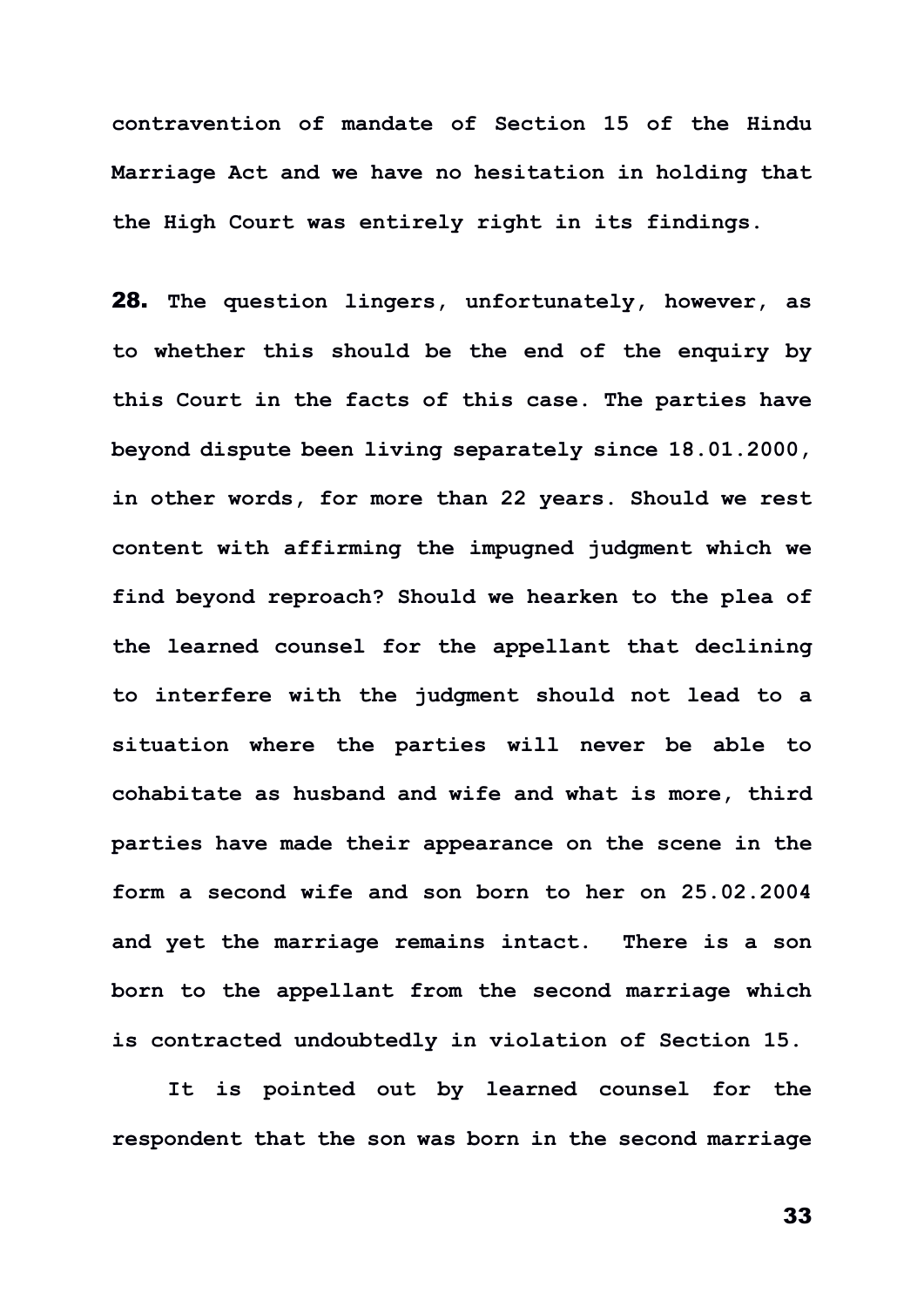**to the appellant even prior to the pronouncement of dissolution by the Family Court.**

29. **Article 142 of the Constitution undoubtedly clothes this Court with a reservoir of power to pass orders as would reach complete justice to the parties. What comes to mind is the concept of irretrievable breakdown of marriage. Undoubtedly, though there have been reports of the Law Commission in this regard recommending changes in the law, as of today the statute does not provide for irretrievable breakdown of marriage as a ground. However, this Court has on a number of occasions exercised its power and granted dissolution of marriage on the ground of irretrievable breakdown of marriage based on Article 142. In this regard, learned counsel for respondent pointed out that this is not a case for exercising power under Article 142. He addressed this submission, reminding us of the conduct of the appellant throughout. He would submit that the respondent is completely without blame. She was always ready and willing. The findings as found by the High Court being confirmed, no occasion arises for**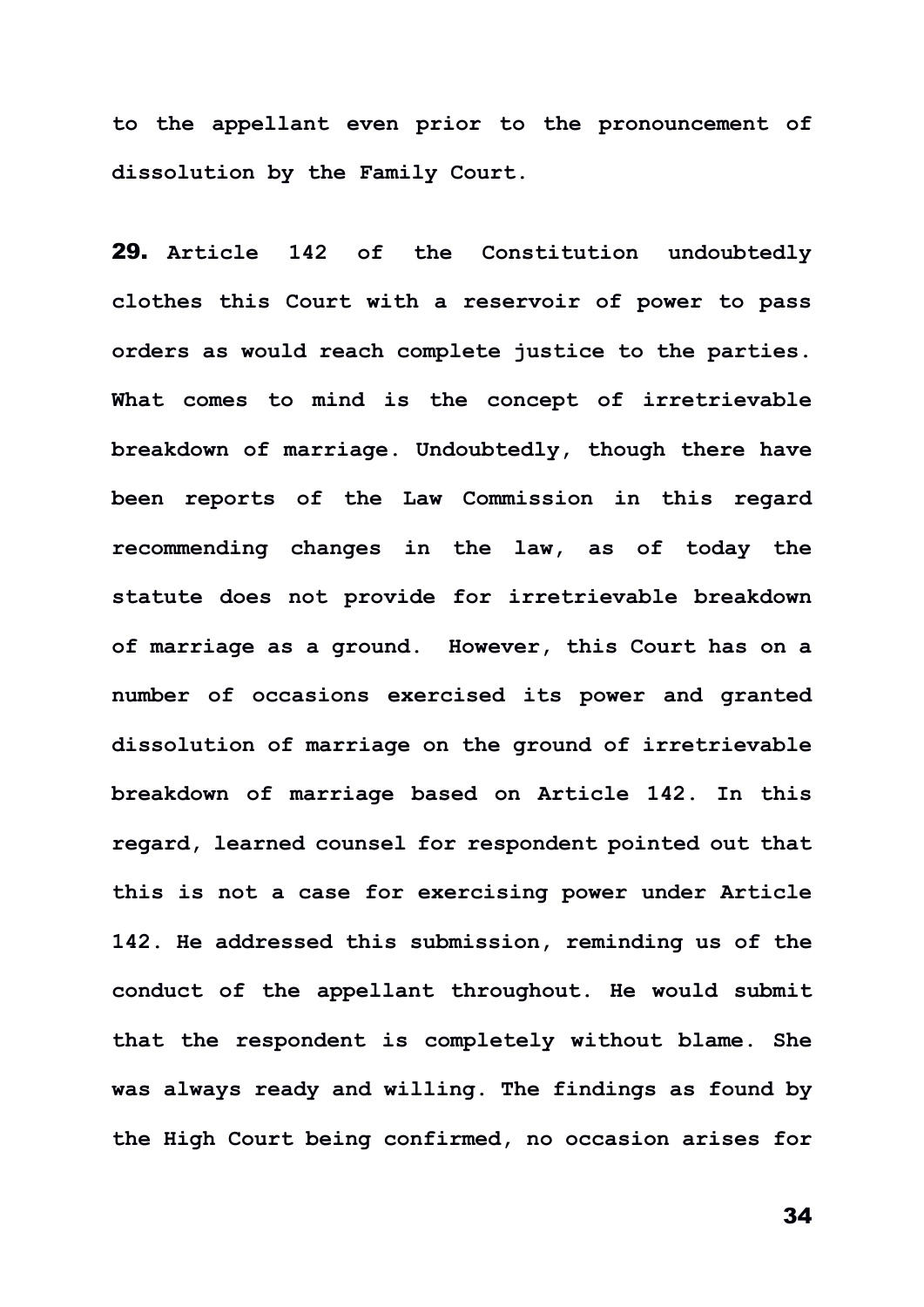**this Court to exercise power under Article 142. We record this submission for as a prefatory remark to indicate that this is not a case where both parties are agreeable for a dissolution by way of irretrievable breakdown of marriage. But that then leads us to the question as to whether the consent of the parties is necessary to order dissolution of marriage on the ground of irretrievable breakdown. This again, is not**  *res integra.* **We may notice that this Court has in a catena of decisions discussed this very aspect. The judgment reported in** *R. Srinivas Kumar v. R. Shametha<sup>5</sup>* **reads as under:**

> **"7. Now so far as submission on behalf of the respondent wife that unless there is a consent by both the parties, even in exercise of powers under Article 142 of the Constitution of India the marriage cannot be dissolved on the ground of irretrievable breakdown of marriage is concerned, the aforesaid has no substance. If both the parties to the marriage agree for separation permanently and/or consent for divorce, in that case, certainly both the parties can move the competent court for a decree of divorce by mutual consent. Only in a case where one of the parties do not agree and give consent, only then the powers under Article 142 of the Constitution of India are required to be invoked to do substantial justice between the parties, considering the**

<sup>5</sup> **(2019) 9 SCC 409**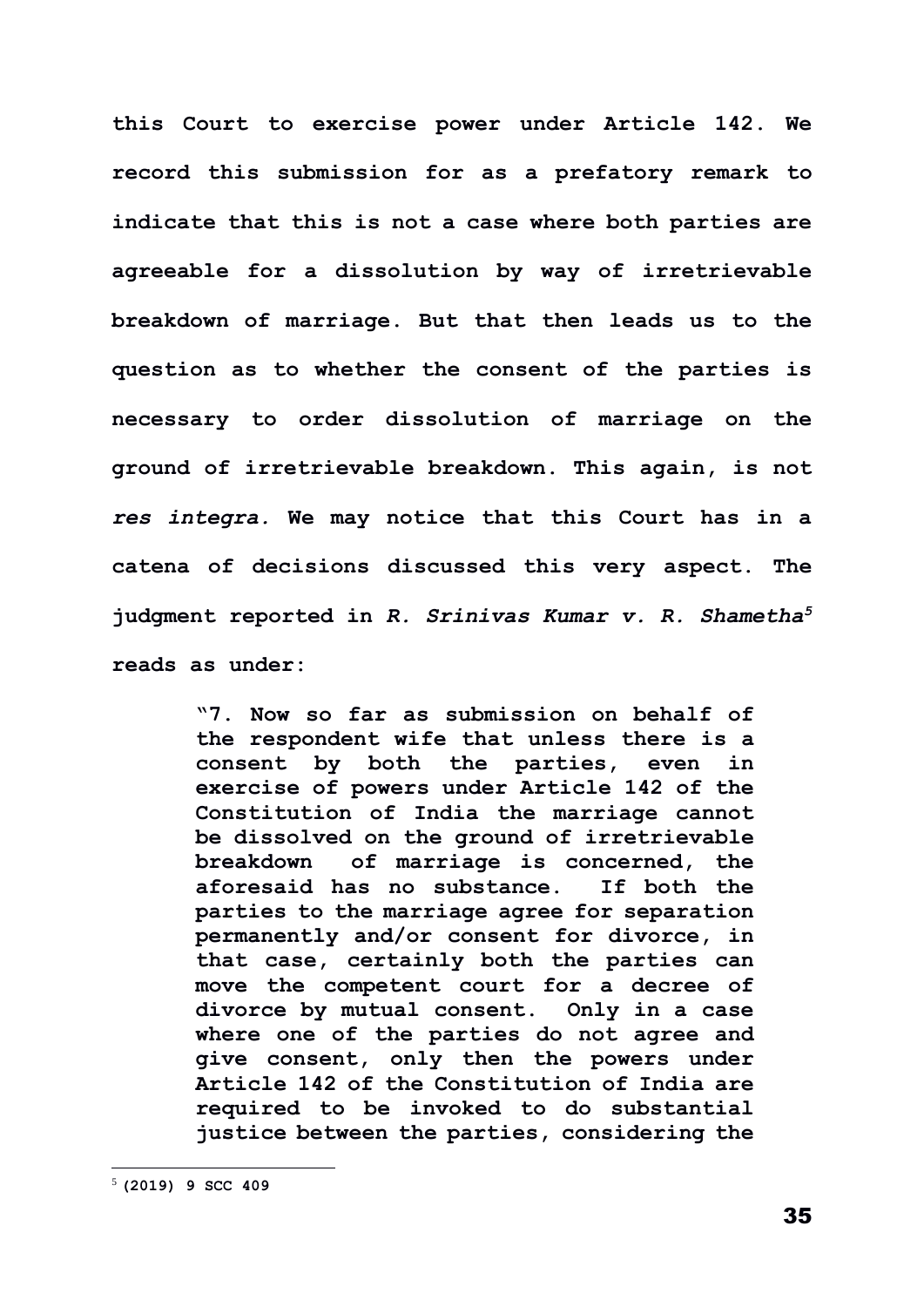**facts and circumstances of the case. However, at the same time, the interest of the wife is also required to be protected financially so that she may not have to suffer financially in future and she may not have to depend upon others."**

30. **We may also notice the judgment of this Court reported in** *Munish Kakkar v. Nidhi Kakkar***<sup>6</sup> which reads as under:**

> **"18. No doubt there is no consent of the respondent. But there is also, in real terms, no willingness of the parties, including of the respondent to live together. There are only bitter memories and angst against each other. This angst has got extended in the case of the respondent to somehow not permit the appellant to get a decree of divorce and "live his life", forgetting that both parties would be able to live their lives in a better manner, separately, as both parties suffer from an obsession with legal proceedings, as reflected from the submissions before us."**

31. **We may also notice the judgment of this Court reported in** *Sivasankaran v. Santhimeenal***<sup>7</sup> which reads as under:**

> **"19. We are, thus, faced with a marriage which never took of from the first day. The marriage was never consummated and the parties have been living separately from the date of marriage for almost 20 years. The**

<sup>6</sup> **(2020) 14 SCC 657**

<sup>7</sup> **2021 SCC Online SC 702**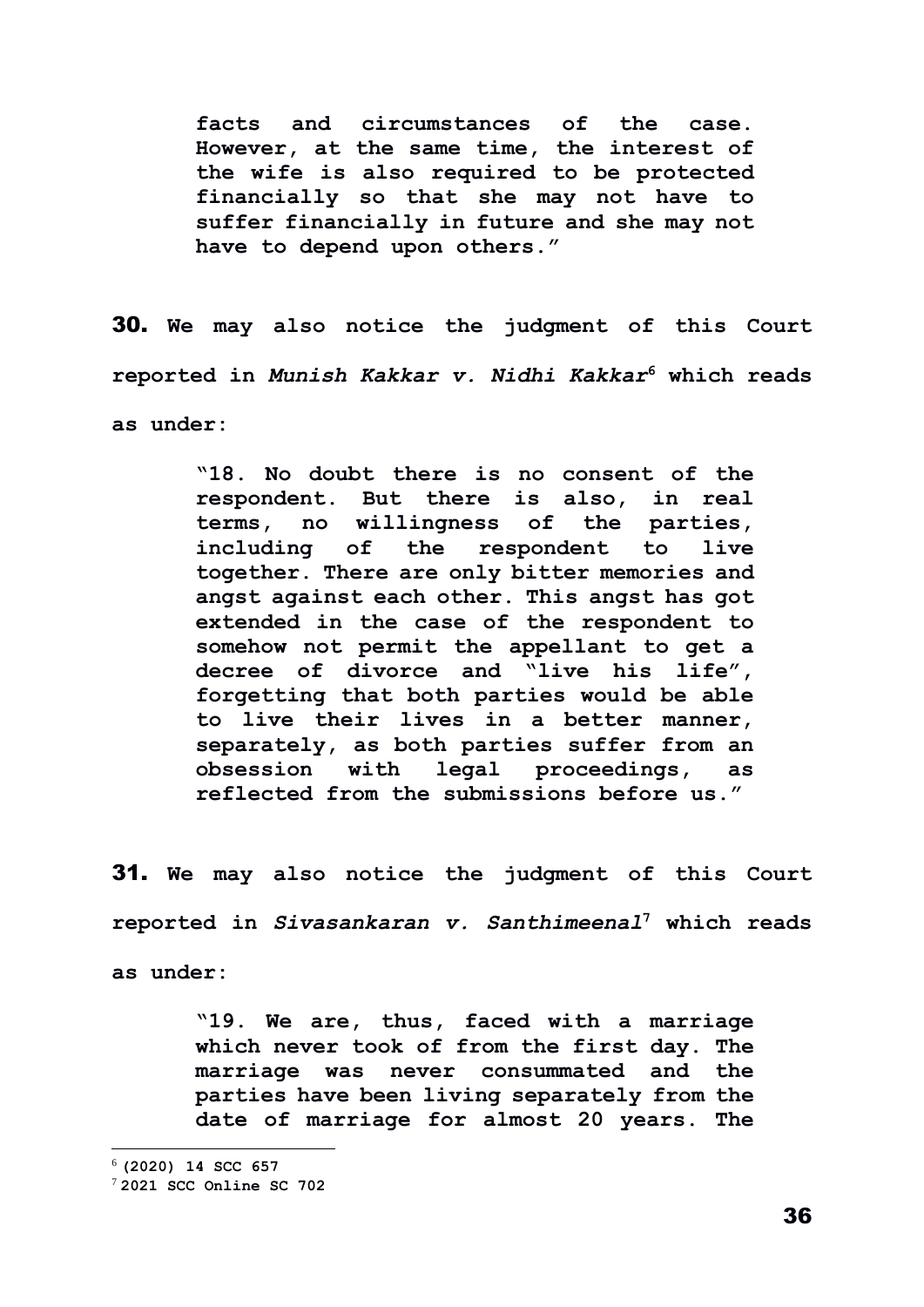**appellant remarried after 6 years of the marriage, 5 years of which were spent in Trial Court proceedings. The marriage took place soon after the decree of divorce was granted. All mediation efforts have failed.**

**20. In view of the legal position which we have referred to aforesaid, these continuing acts of the respondent would amount to cruelty even if the same had not arisen as a cause prior to the institution of the petition, as was found by the Trial Court. This conduct shows disintegration of marital unity and thus disintegration of the marriage. In fact, there was no initial integration itself which would allow disintegration afterwards. The fact that there have been continued allegations and litigative proceedings and that can amount to cruelty is an aspect taken note of by this court. The marriage having not taken of from its inception and 5 years having been spent in the Trial Court, it is difficult to accept that the marriage soon after the decree of divorce, within 6 days,**  *albeit* **6 years after the initial inception of marriage, amounts to conduct which can be held against the appellant.**

**21. In the conspectus of all the aforesaid facts, this is one case where both the ground of irretrievable breakdown of marriage and the ground of cruelty on account of subsequent facts would favour the grant of decree of divorce in favour of the appellant.**

**22. We are, thus, of the view that a decree of divorce dissolving the marriage between the parties be passed not only in exercise of powers under Article 142 of the Constitution of India on account of irretrievable breakdown of marriage, but also on account of cruelty under Section**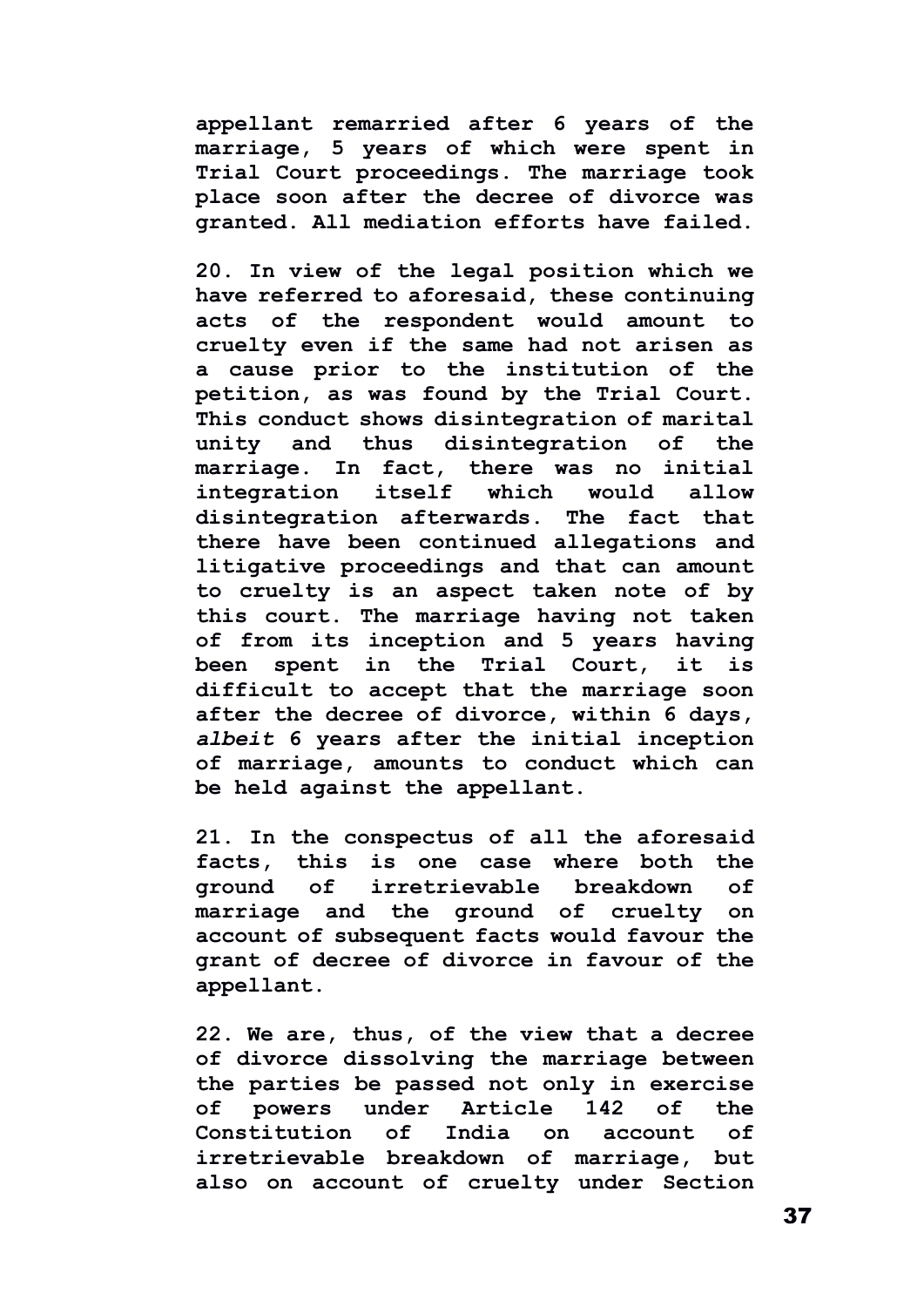**13(1)(i-a) of the Act in light of the subsequent conduct of the respondent during the pendency of judicial proceedings at various stages."**

32. **Having found that consent of the parties is not necessary to declare a marriage dissolved, we cannot be unmindful of the facts as they exist in reality. There has been a marriage which took place on 31.10.2004. There is a child born in the said marriage. No doubt being in contravention of Section 15, it becomes a fait accompli but at the same time we do not reasonably perceive any possibility of the appellant and the respondent cohabiting as husband and wife. Whatever life was there in the marriage has been snuffed out by the passage of time, the appearance of new parties and vanishing of any bond between the parties. Not even the slightest possibility of rapprochement between the appellant and the respondent exists for reasons though which are entirely due to the actions of the appellant and for which the respondent cannot be blamed. The marriage between the appellant and the respondent has become dead. It can be described as a point of no return. There is no possibility of the**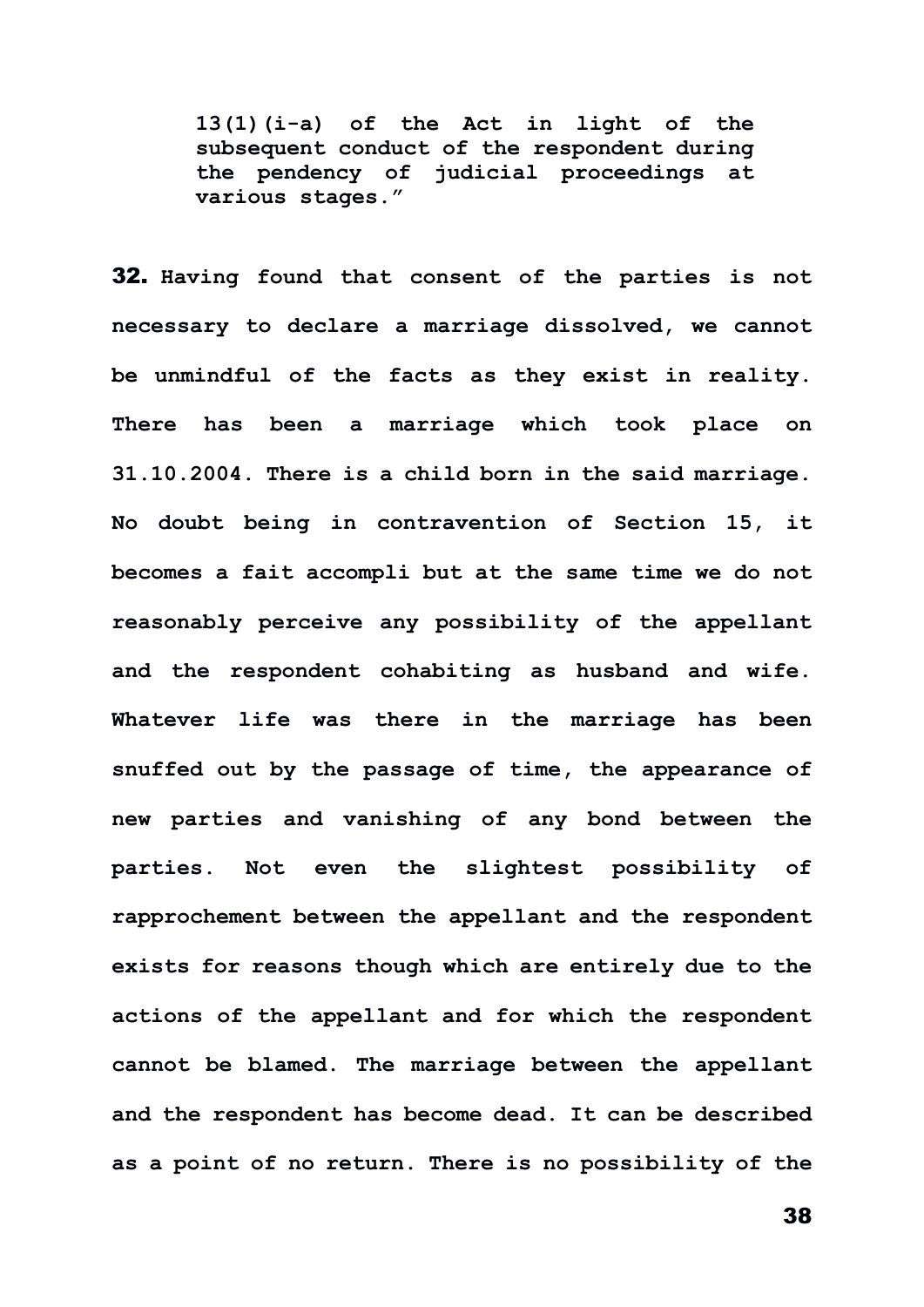**appellant and the respondent stitching together any kind of a reasonable relationship as the tie between the parties has broken beyond repair and having regard to the facts of this case, we would think that it would be in the interest of justice and to do complete justice to the parties that we should pass an order dissolving the marriage between the appellant and the respondent.**

33. **We make it clear that this decision of ours is not based on our approval of the conduct of the appellant nor is it based on sitting in judgment over the conduct of the respondent. In other words, we find that respondent is blameless in the matter but the facts as they have unfolded and the developments which have taken place, render it unavoidable for us to consider dissolution of marriage as the best course open in the interest of justice.** 

34. **Accordingly, while we affirm the judgment of the High Court and refuse to grant a decree of dissolution on the ground of cruelty by the respondent, we in exercise of our power under Article 142 of the Constitution declare the marriage between the appellant**